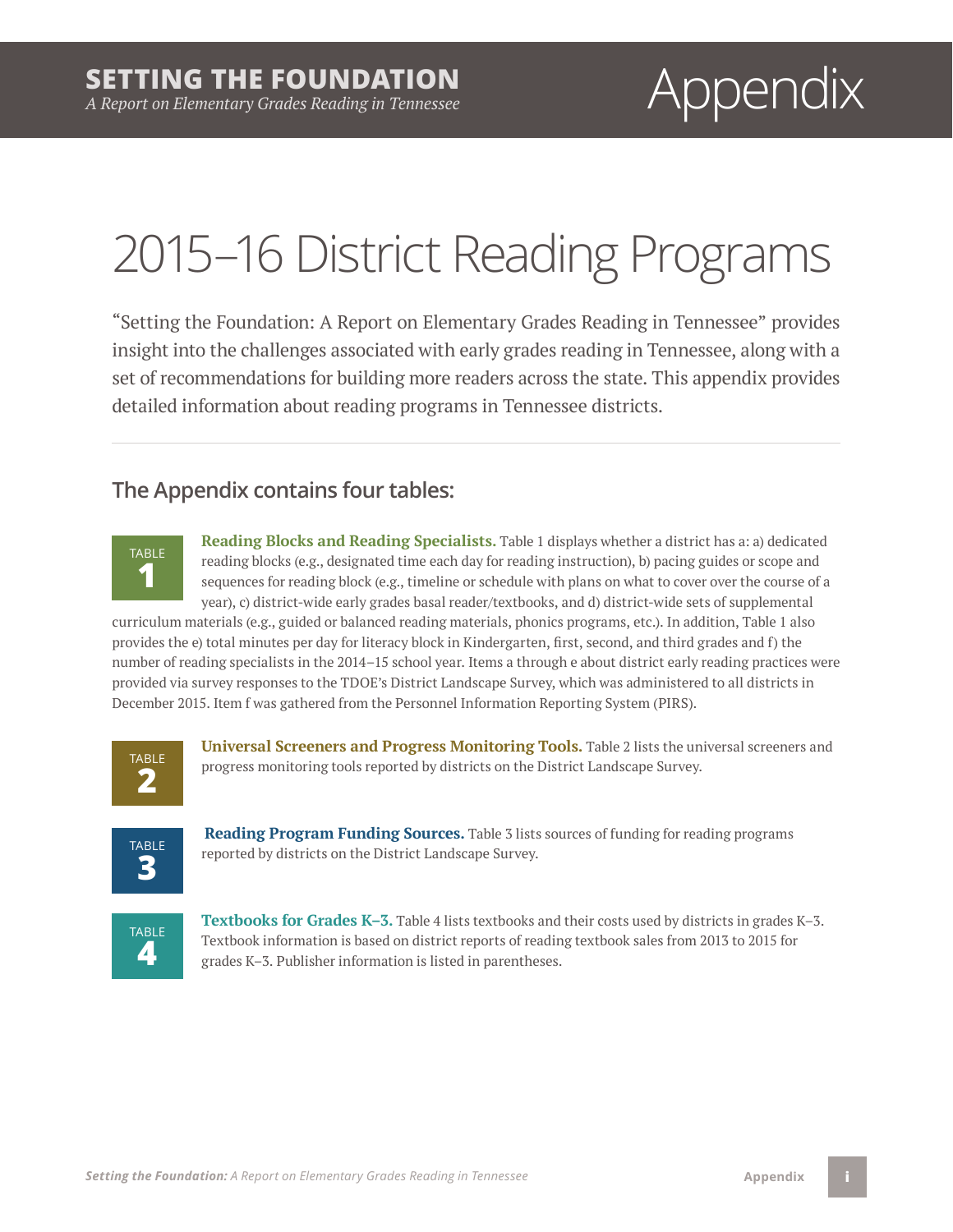# TABLE **1** District oedicated Reading Block

# **Reading Blocks and Reading Specialists**

**Reading Block Minutes per** 

**Reading Block Minutes per** 

Reading Block Minutes per

Reading Block Minutes per additional

**Number of Reading** 

| Achievement School District   | Yes     | Yes     | No             | Yes      | 100     | 100     | 100     | 90      | 5                |
|-------------------------------|---------|---------|----------------|----------|---------|---------|---------|---------|------------------|
| Alamo City                    | Yes     | Yes     | N <sub>o</sub> | Yes      | 155     | 170     | 165     | 110     | $\boldsymbol{0}$ |
| Alcoa City                    | Unknown | Unknown | Unknown        | Unknown  | Unknown | Unknown | Unknown | Unknown | $\mathbf{1}$     |
| <b>Anderson County</b>        | Yes     | No      | Yes            | Yes      | 150     | 150     | 150     | 120     | $\sqrt{3}$       |
| Arlington Municipal           | Yes     | Yes     | Yes            | No       | 150     | 150     | 150     | 90      | $\boldsymbol{0}$ |
| <b>Athens City</b>            | Yes     | Yes     | Yes            | Yes      | 100     | 100     | 100     | 90      | 6                |
| <b>Bartlett Municipal</b>     | Unknown | Unknown | Unknown        | Unknown  | Unknown | Unknown | Unknown | Unknown | $\mathbf{0}$     |
| <b>Bedford County</b>         | Yes     | Yes     | Yes            | Yes      | 150     | 150     | 150     | 90      | $\mathbf{0}$     |
| <b>Bells City</b>             | Unknown | Unknown | Unknown        | Unknown  | Unknown | Unknown | Unknown | Unknown | $\boldsymbol{0}$ |
| <b>Benton County</b>          | Yes     | Yes     | Yes            | Yes      | 120     | 120     | 120     | 90      | $\mathbf{0}$     |
| <b>Bledsoe County</b>         | Yes     | No      | Yes            | Yes      | 150     | 150     | 120     | 90      | $\mathbf{0}$     |
| <b>Blount County</b>          | Yes     | Yes     | Yes            | Yes      | 150     | 150     | 150     | 90      | 3                |
| Bradford SSD                  | No      | Yes     | Yes            | Yes      | Unknown | Unknown | Unknown | Unknown | $\bf{0}$         |
| <b>Bradley County</b>         | Yes     | Yes     | Yes            | Yes      | 120     | 120     | 120     | 120     | 18               |
| <b>Bristol City</b>           | Yes     | Yes     | Yes            | No       | 150     | 150     | 150     | 90      | $\boldsymbol{0}$ |
| <b>Campbell County</b>        | Yes     | Yes     | Yes            | Yes      | 120     | 120     | 120     | 120     | $\mathbf{0}$     |
| Cannon County                 | Yes     | No      | Yes            | Yes      | 90      | 90      | 90      | 90      | 6                |
| <b>Carter County</b>          | Yes     | Yes     | Yes            | No       | 120     | 120     | 120     | 90      | $\mathbf{1}$     |
| Cheatham County               | Yes     | Yes     | No             | Yes      | 90      | 90      | 90      | 90      | $\boldsymbol{0}$ |
| <b>Chester County</b>         | Yes     | No      | No             | Yes      | 120     | 120     | 120     | 90      | $\mathbf{0}$     |
| Claiborne County              | Yes     | Yes     | Yes            | Yes      | 90      | 90      | 90      | 90      | $\mathbf{1}$     |
| Clarksville-Montgomery County | Yes     | Yes     | Yes            | No       | 120     | 120     | 90      | 90      | $\mathbf{0}$     |
| Clay County                   | Yes     | Yes     | Yes            | Yes      | 90      | 90      | 90      | 90      | $\mathbf{0}$     |
| Cleveland City                | Yes     | Yes     | Yes            | Yes      | 150     | 150     | 150     | 120     | 3                |
| Clinton City                  | Yes     | Yes     | Yes            | Yes      | 150     | 150     | 150     | 120     | 3                |
| <b>Cocke County</b>           | Unknown | Unknown | Unknown        | Unknown  | Unknown | Unknown | Unknown | Unknown | $\mathbf{1}$     |
| Coffee County                 | Yes     | Yes     | Yes            | No       | 120     | 90      | 90      | 90      | $\overline{2}$   |
| Collierville Municipal        | Yes     | Yes     | Yes            | Yes      | 90      | 90      | 90      | 90      | $\mathbf{0}$     |
| Crockett County               | Yes     | Yes     | No             | No       | 150     | 150     | 150     | 90      | $\mathbf{1}$     |
| <b>Cumberland County</b>      | Yes     | Yes     | Yes            | No       | 90      | 90      | 90      | 90      | 11               |
| Dayton City                   | Yes     | Yes     | Yes            | Yes      | 120     | 120     | 120     | 120     | $\boldsymbol{0}$ |
| Decatur County                | Yes     | Yes     | Yes            | Yes      | 90      | 90      | 90      | 90      | $\mathbf{1}$     |
| Dekalb County                 | Yes     | Yes     | Yes            | Yes      | 150     | 120     | 120     | 90      | $\boldsymbol{0}$ |
| Dickson County                | Yes     | Yes     | Yes            | $\rm No$ | 150     | 150     | 120     | 90      | $\boldsymbol{0}$ |
| Dyer County                   | Yes     | Yes     | Yes            | Yes      | 150     | 150     | 150     | 120     | $\mathbf{1}$     |
| Dyersburg City                | Yes     | Yes     | No             | Yes      | 90      | 90      | 90      | 90      | $\mathbf{1}$     |
| Elizabethton City             | Yes     | Yes     | Yes            | Yes      | 90      | 90      | 90      | 90      | $\,2$            |
| Etowah City                   | Yes     | Yes     | Unknown        | Unknown  | 90      | 110     | 90      | 90      | $\mathbf{0}$     |
| <b>Fayette County</b>         | Yes     | Yes     | Yes            | Yes      | 90      | 90      | 90      | 90      | $\overline{3}$   |
| Fayetteville City             | Yes     | Yes     | Yes            | $\rm No$ | $60\,$  | 60      | 90      | 90      | $\overline{a}$   |

Required Required Pacific School and Sexual Block and Sexual Block and Sexual Block

**District Reader**<br>Principles and Readers of Critics and

Districtive Set &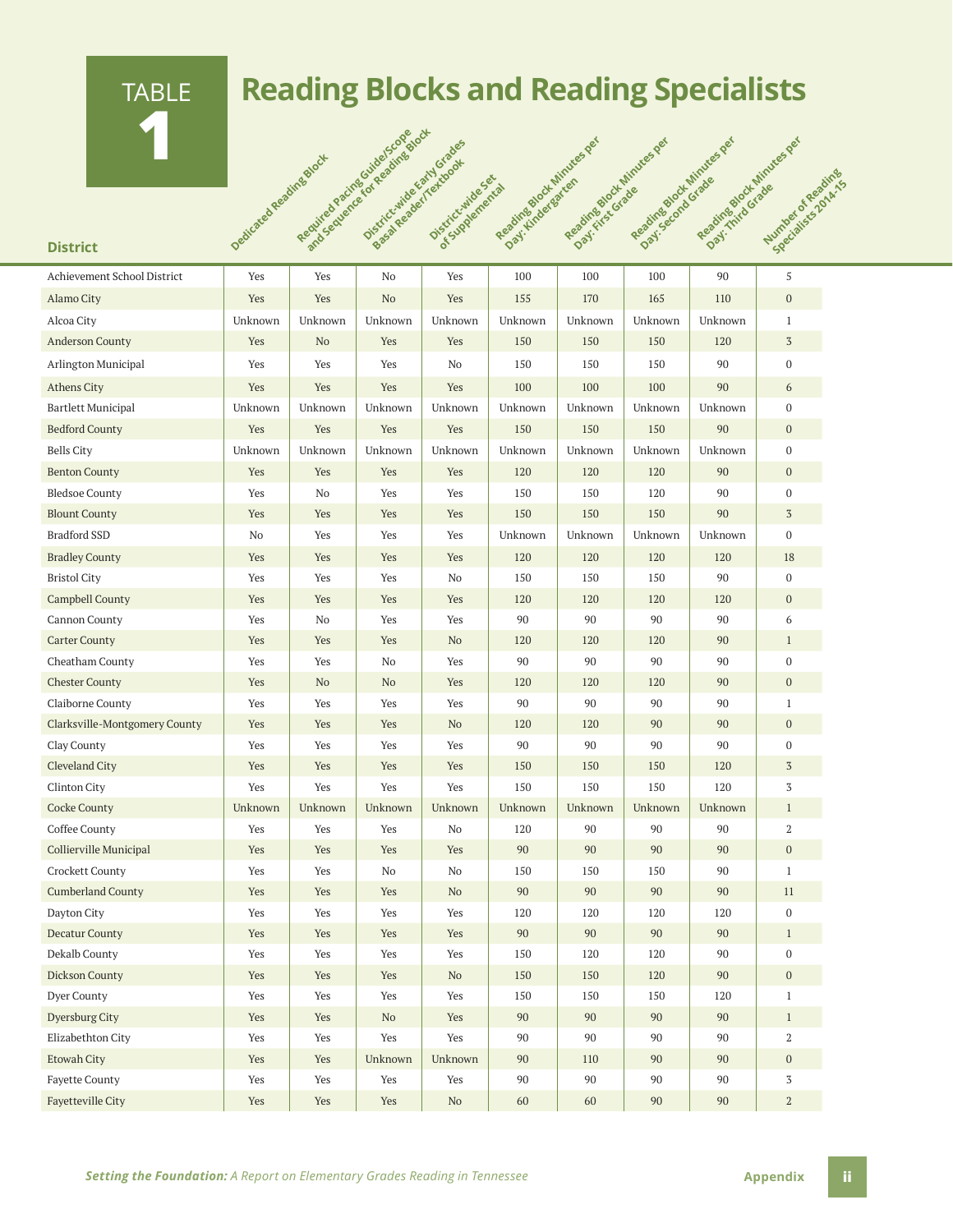|                          |                         | Required Pacification and Division of the | Districtivide Early Grades |                        | Reading Doct Minutes per | Reading Northinites per | Regalites block Minikes per | Regalized of Hintes per |                                   |
|--------------------------|-------------------------|-------------------------------------------|----------------------------|------------------------|--------------------------|-------------------------|-----------------------------|-------------------------|-----------------------------------|
|                          | Dedicated Reading Stock |                                           | Sessite Registrations      | Distribution of Sex of | Day: Kindergaren         |                         | Day: secretarizate          |                         |                                   |
|                          |                         |                                           |                            |                        |                          | Day: First Grade        |                             | Day: This Grade         | Number of Read<br>Specialists 2nd |
|                          |                         |                                           |                            |                        |                          |                         |                             |                         |                                   |
| <b>District</b>          |                         |                                           |                            |                        |                          |                         |                             |                         |                                   |
| <b>Fentress County</b>   | Yes                     | Yes                                       | Yes                        | Yes                    | 150                      | 150                     | 150                         | 90                      | $\mathbf{1}$                      |
| <b>Franklin County</b>   | Yes                     | Yes                                       | Yes                        | Yes                    | 120                      | 105                     | 105                         | 105                     | $\boldsymbol{0}$                  |
| Franklin SSD             | Yes                     | Yes                                       | Yes                        | No                     | 120                      | 120                     | 120                         | 90                      | $\mathbf{1}$                      |
| Germantown Municipal     | Yes                     | Yes                                       | Yes                        | N <sub>o</sub>         | 90                       | 90                      | 90                          | 90                      | $\mathbf{0}$                      |
| Gibson SSD               | Yes                     | Yes                                       | Yes                        | Yes                    | 120                      | 120                     | 120                         | 120                     | $\boldsymbol{0}$                  |
| <b>Giles County</b>      | Yes                     | Yes                                       | Yes                        | No                     | 120                      | 120                     | 90                          | 90                      | $\mathbf{0}$                      |
| <b>Grainger County</b>   | Yes                     | Yes                                       | Yes                        | Yes                    | 90                       | 90                      | 90                          | 90                      | 3                                 |
| <b>Greene County</b>     | Yes                     | Yes                                       | Yes                        | Yes                    | 150                      | 150                     | 150                         | 90                      | $\sqrt{5}$                        |
| Greeneville City         | Yes                     | Yes                                       | Yes                        | Yes                    | 150                      | 150                     | 150                         | 90                      | $\boldsymbol{0}$                  |
| <b>Grundy County</b>     | Yes                     | Yes                                       | Yes                        | Yes                    | 120                      | 120                     | 120                         | 120                     | 5                                 |
| Hamblen County           | Yes                     | Yes                                       | Yes                        | Yes                    | 90                       | 90                      | 60                          | 60                      | 3                                 |
| <b>Hamilton County</b>   | Yes                     | Yes                                       | Yes                        | Yes                    | 120                      | 120                     | 120                         | 90                      | $\overline{4}$                    |
| Hancock County           | Yes                     | Yes                                       | Yes                        | Yes                    | 90                       | 90                      | 90                          | 90                      | $\overline{4}$                    |
| Hardeman County          | Yes                     | N <sub>o</sub>                            | Yes                        | Yes                    | 150                      | 150                     | 150                         | 90                      | 5                                 |
| Hardin County            | Yes                     | Yes                                       | Yes                        | Yes                    | 120                      | 120                     | 120                         | 90                      | $\mathbf{0}$                      |
| <b>Hawkins County</b>    | Yes                     | Yes                                       | Yes                        | Yes                    | 150                      | 150                     | 150                         | 90                      | 9                                 |
| Haywood County           | Yes                     | Yes                                       | Yes                        | No                     | 120                      | 120                     | 120                         | 120                     | $\boldsymbol{0}$                  |
| <b>Henderson County</b>  | Yes                     | Yes                                       | Yes                        | Yes                    | 150                      | 150                     | 150                         | 120                     | 6                                 |
| Henry County             | Yes                     | Yes                                       | Yes                        | Yes                    | 90                       | 120                     | 120                         | 90                      | $\overline{4}$                    |
| <b>Hickman County</b>    | Yes                     | Yes                                       | Yes                        | Yes                    | 120                      | 120                     | 120                         | 120                     | $\mathbf{0}$                      |
| Hollow Rock-Bruceton SSD | Yes                     | Yes                                       | Yes                        | Yes                    | 120                      | 120                     | 120                         | 120                     | $\mathbf{1}$                      |
| <b>Houston County</b>    | Yes                     | Yes                                       | Yes                        | No                     | 90                       | 90                      | 90                          | 90                      | $\mathbf{1}$                      |
| Humboldt City            | Yes                     | Yes                                       | Yes                        | Yes                    | 150                      | 150                     | 150                         | 120                     | $\mathbf{0}$                      |
| <b>Humphreys County</b>  | Yes                     | Yes                                       | Yes                        | Yes                    | 90                       | 90                      | 90                          | 90                      | $\mathbf{1}$                      |
| Huntindon SSD            | Yes                     | Yes                                       | Yes                        | Yes                    | 120                      | 120                     | 120                         | 100                     | $\overline{2}$                    |
| Jackson County           | Yes                     | N <sub>o</sub>                            | Yes                        | No                     | 120                      | 120                     | 135                         | 135                     | $\mathbf{1}$                      |
| Jackson-Madison County   | Yes                     | Yes                                       | Yes                        | Yes                    | Unknown                  | Unknown                 | Unknown                     | Unknown                 | $\mathbf{1}$                      |
| Jefferson County         | Yes                     | Yes                                       | Yes                        | Yes                    | 120-150                  | 120-150                 | 120-150                     | 90-120                  | 5                                 |
| Johnson City             | Yes                     | Yes                                       | Yes                        | Yes                    | 120                      | 120                     | 120                         | 90                      | 6                                 |
| Johnson County           | Yes                     | Yes                                       | Yes                        | Yes                    | 120                      | 120                     | 120                         | 120                     | $\sqrt{7}$                        |
| Kingsport City           | Yes                     | Yes                                       | No                         | Yes                    | 90                       | 90                      | 90                          | 90                      | 5                                 |
| <b>Knox County</b>       | Yes                     | No                                        | Yes                        | Yes                    | 150                      | 120                     | 120                         | 120                     | 43                                |
| Lake County              | Yes                     | Yes                                       | Yes                        | Yes                    | 90                       | 90                      | 90                          | 90                      | $\mathbf{1}$                      |
| Lakeland Municipal       | Yes                     | Yes                                       | Yes                        | Yes                    | 90                       | 90                      | 90                          | 90                      | $\mathbf{1}$                      |
| Lauderdale County        | Yes                     | Yes                                       | Yes                        | Yes                    | 225                      | 225                     | 230                         | 160                     | $\boldsymbol{0}$                  |
| Lawrence County          | Yes                     | Yes                                       | Yes                        | Yes                    | 120                      | 120                     | 120                         | 90                      | $\mathbf{1}$                      |
| Lebanon SSD              | Yes                     | Yes                                       | Yes                        | Yes                    | 120                      | 120                     | 90                          | 90                      | 6                                 |
| Lenoir City              | Yes                     | Yes                                       | Yes                        | $\rm No$               | 150                      | 150                     | 150                         | 90                      | $\mathbf{1}$                      |
| Lewis County             | Yes                     | Yes                                       | Yes                        | Yes                    | 120                      | 120                     | 120                         | 105                     | $\bf{0}$                          |
| Lexington City           | Yes                     | Yes                                       | Yes                        | Yes                    | 165                      | 155                     | 155                         | 130                     | $\mathbf{0}$                      |
| Lincoln County           | Yes                     | Yes                                       | Yes                        | No                     | 90                       | 90                      | 90                          | 90                      | $\bf{0}$                          |
| <b>Loudon County</b>     | Yes                     | Yes                                       | Yes                        | Yes                    | 105-145                  | 110-190                 | 120-210                     | 85-120                  | $10\,$                            |
|                          |                         |                                           |                            |                        |                          |                         |                             |                         |                                   |

**Required Pacific Guide/Scope Book**<br>Required Bracing Guide and Block and

**Number of Reading**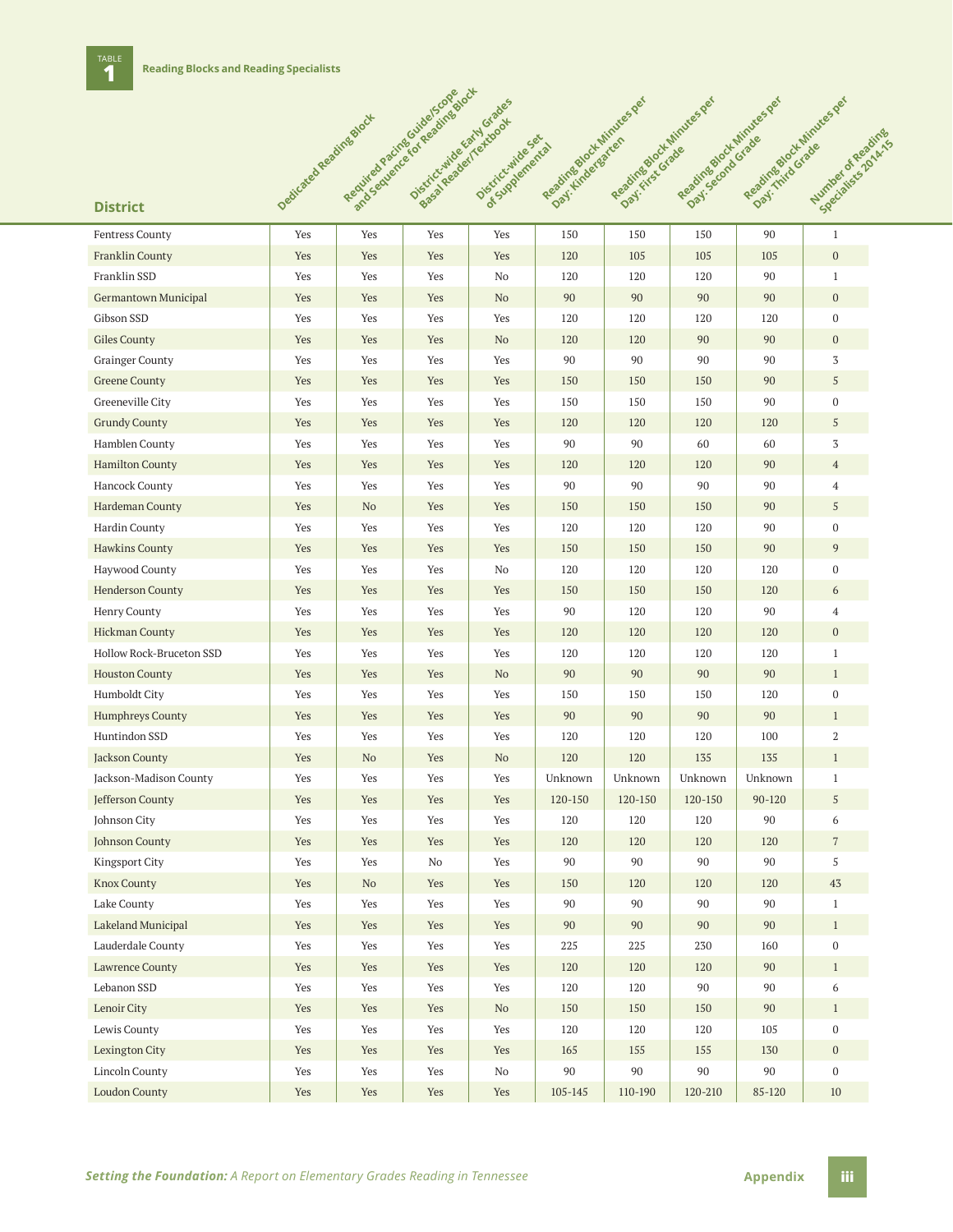# **District** o<sup>edicated Reading Block</sup>

TABLE<br>1

| Macon County               | Unknown | Unknown        | Unknown        | Unknown | Unknown | Unknown | Unknown | Unknown | 8                |
|----------------------------|---------|----------------|----------------|---------|---------|---------|---------|---------|------------------|
| <b>Manchester City</b>     | Yes     | Yes            | Yes            | Yes     | 220     | 225     | 220     | 180     | $\boldsymbol{2}$ |
| <b>Marion County</b>       | Yes     | Yes            | Yes            | Yes     | 120     | 120     | 120     | 120     | $\overline{4}$   |
| Marshall County            | Yes     | Yes            | Yes            | Yes     | 90      | 90      | 90      | 90      | $\overline{a}$   |
| Maryville City             | Yes     | Yes            | Yes            | Yes     | 180     | 150     | 150     | 120     | $\mathbf{1}$     |
| Maury County               | Yes     | Yes            | Yes            | Yes     | 90      | 90      | 90      | 90      | $\boldsymbol{0}$ |
| McKenzie SSD               | Yes     | No             | Yes            | Yes     | 90      | 90      | 90      | 90      | $\boldsymbol{0}$ |
| <b>McMinn County</b>       | Yes     | Yes            | Yes            | Yes     | 90      | 90      | 90      | 90      | $\mathbf{1}$     |
| McNairy County             | Yes     | Yes            | Yes            | No      | 150     | 150     | 150     | 120     | $\mathbf 0$      |
| Meigs County               | Yes     | Yes            | N <sub>o</sub> | Yes     | 90      | 90      | 90      | 90      | $\mathbf{2}$     |
| Metro Nashville (Davidson) | Yes     | No             | Yes            | Yes     | 90      | 90      | 90      | 90      | 10               |
| Milan SSD                  | Yes     | Yes            | Yes            | No      | 85      | 85      | 80      | 85      | $\overline{4}$   |
| Millington Municipal       | Yes     | Yes            | Yes            | No      | 90      | 90      | 90      | 90      | $\mathbf 0$      |
| Monroe County              | Yes     | N <sub>o</sub> | Yes            | Yes     | 150     | 150     | 150     | 120     | $\mathbf{2}$     |
| Moore County               | Yes     | Yes            | Yes            | Yes     | 90      | 90      | 90      | 90      | $\boldsymbol{0}$ |
| Morgan County              | Yes     | Yes            | Yes            | Yes     | 90      | 90      | 90      | 90      | $\mathbf{0}$     |
| Murfreesboro City          | Yes     | Yes            | Yes            | Yes     | 150     | 150     | 150     | 90      | 24               |
| Newport City               | No      | Unknown        | N <sub>o</sub> | Yes     | Unknown | Unknown | Unknown | Unknown | $\mathbf{1}$     |
| Oak Ridge City             | Yes     | Yes            | Yes            | Yes     | 150     | 150     | 150     | 90      | 12               |
| <b>Obion County</b>        | Yes     | Yes            | Yes            | Yes     | Unknown | Unknown | Unknown | Unknown | 6                |
| Oneida SSD                 | Yes     | Yes            | Yes            | Yes     | 90      | 90      | 90      | 92      | $\mathbf{1}$     |
| <b>Overton County</b>      | No      | Yes            | Yes            | Yes     | Unknown | Unknown | Unknown | Unknown | $\mathbf{1}$     |
| Paris SSD                  | Yes     | Yes            | Yes            | Yes     | 120     | 120     | 120     | 110     | $\boldsymbol{0}$ |
| Perry County               | Yes     | Yes            | Yes            | Yes     | 105     | 95      | 105     | 90      | $\boldsymbol{2}$ |
| <b>Pickett County</b>      | Yes     | Yes            | Yes            | Yes     | 20      | 30      | 30      | 30      | $\boldsymbol{0}$ |
| Polk County                | Yes     | Yes            | N <sub>o</sub> | No      | 90      | 90      | 90      | 90      | $\mathbf{1}$     |
| Putnam County              | No      | Yes            | Yes            | Yes     | Unknown | Unknown | Unknown | Unknown | $\overline{2}$   |
| Rhea County                | Unknown | Unknown        | Unknown        | Unknown | Unknown | Unknown | Unknown | Unknown | $\sqrt{7}$       |
| Richard City               | Unknown | Unknown        | Unknown        | Unknown | Unknown | Unknown | Unknown | Unknown | $\mathbf 0$      |
| Roane County               | Yes     | Yes            | Yes            | Yes     | 90      | 90      | 90      | 90      | $\overline{4}$   |
| Robertson County           | Unknown | Unknown        | Unknown        | Unknown | Unknown | Unknown | Unknown | Unknown | 3                |
| Rogersville City           | Yes     | N <sub>o</sub> | Yes            | Yes     | 220     | 290     | 240     | 180     | $\boldsymbol{2}$ |
| Rutherford County          | Yes     | Yes            | Yes            | No      | 150     | 150     | 150     | 90-120  | $\boldsymbol{0}$ |
| <b>Scott County</b>        | Yes     | Yes            | Yes            | Yes     | $150\,$ | 150     | 150     | $150\,$ | $\mathbf{1}$     |
| Sequatchie County          | Yes     | Yes            | Yes            | Yes     | 150     | 90      | 120     | 120     | $\mathbf{1}$     |
| Sevier County              | Yes     | Yes            | Yes            | Yes     | 150     | 150     | 150     | 90-120  | 12               |
| Shelby County              | Yes     | Yes            | Yes            | Yes     | 120     | 120     | 120     | 120     | 2                |
| <b>Smith County</b>        | Yes     | Yes            | Yes            | Yes     | 90      | 90      | 90      | 90      | $7\phantom{.}$   |
| South Carroll SSD          | Yes     | Yes            | Yes            | No      | 140     | 140     | 210     | 120     | $\mathbf{1}$     |
| <b>Stewart County</b>      | Yes     | No             | Yes            | No      | 120     | 120     | 120     | 120     | $\mathbf{1}$     |
| Sullivan County            | Yes     | Yes            | Yes            | Yes     | 120     | 90      | 90      | 90      | $\bf{0}$         |
| <b>Sumner County</b>       | Yes     | Yes            | Yes            | Yes     | 120     | 120     | 120     | 90      | $\boldsymbol{0}$ |

Required Required Pacific For Reading Block<br>Required Block and Required Block<br>Pacific Scope Pacific For Reading

**District Reader**<br>Partick Reader (Red Reader)

**Distriction**<br>Districtionemental

**Reading Block Minutes per** 

Reading Block Minutes per

Reading Block Minutes per

Reading Block Minutes per address of the Second Windows

**Number of Reading**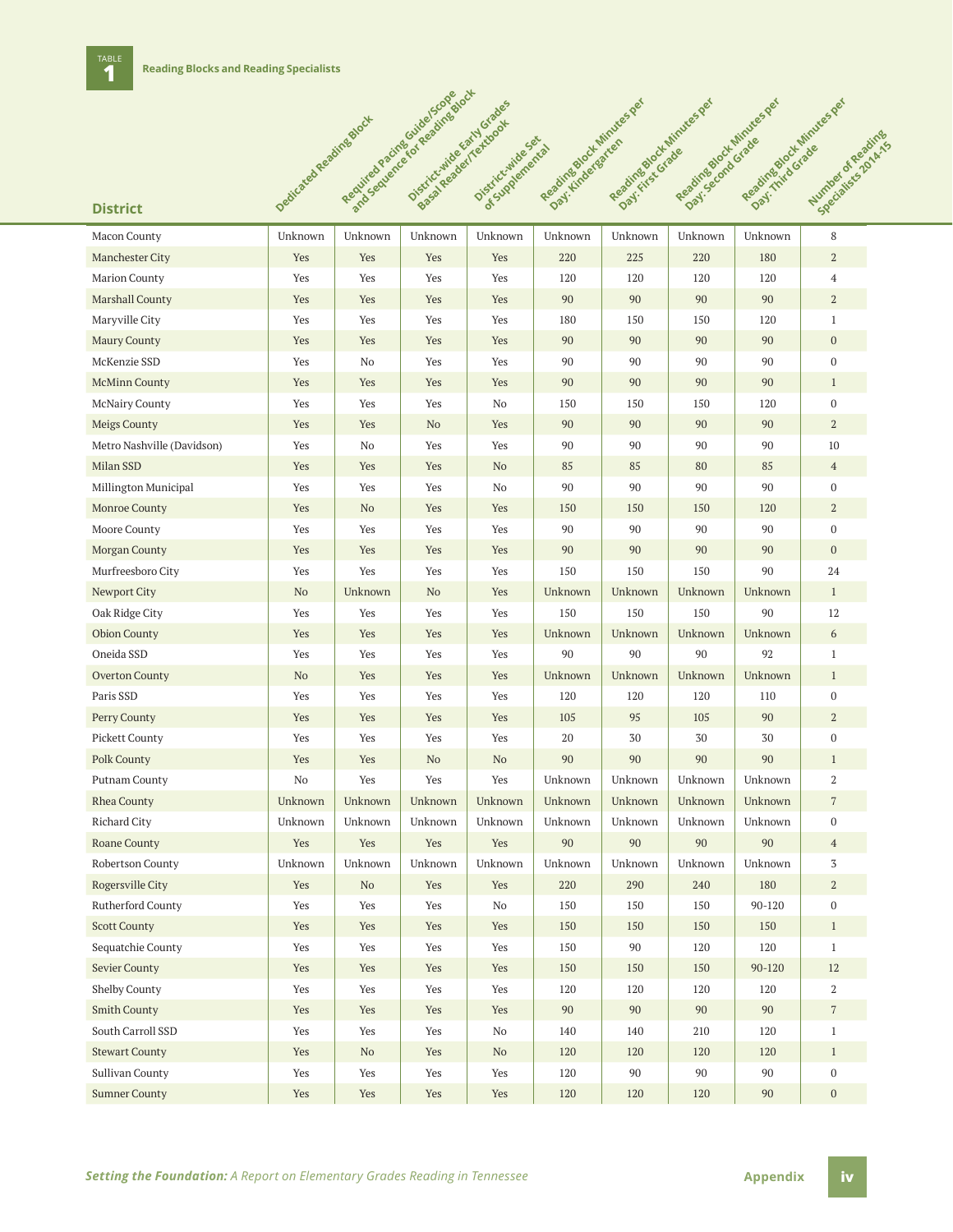|                          | Dedicated Reading Stock | Required package in the advised box | Districtmide Early Grades<br>Basa Readerications | Districtmide sex<br>of Supperrential | Regalizable to Minutes per | Reading Block Minutes Jer<br>Day: rives Grade | Regalized of Minutes per | Reading Block Minutes per<br>Day: Third Grade | Number of Regains<br>Specialists Towne |
|--------------------------|-------------------------|-------------------------------------|--------------------------------------------------|--------------------------------------|----------------------------|-----------------------------------------------|--------------------------|-----------------------------------------------|----------------------------------------|
| <b>District</b>          |                         |                                     |                                                  |                                      |                            |                                               |                          |                                               |                                        |
| Sweetwater City          | Yes                     | Yes                                 | Yes                                              | Yes                                  | 90                         | 90                                            | 90                       | 90                                            | $\overline{4}$                         |
| <b>Tipton County</b>     | Yes                     | Yes                                 | Yes                                              | No                                   | 150                        | 90                                            | 90                       | 90                                            | $\overline{0}$                         |
| TN School for Blind      | Yes                     | No                                  | Yes                                              | Yes                                  | 90                         | 90                                            | 90                       | 90                                            |                                        |
| TN School for Deaf       | Yes                     | Yes                                 | N <sub>o</sub>                                   | Yes                                  | Unknown                    | Unknown                                       | Unknown                  | Unknown                                       |                                        |
| <b>Trenton SSD</b>       | Yes                     | Yes                                 | Yes                                              | Yes                                  | 90                         | 90                                            | 90                       | 90                                            | 3                                      |
| <b>Trousdale County</b>  | Yes                     | Yes                                 | Yes                                              | Yes                                  | 150                        | 170                                           | 150                      | 150                                           | $\boldsymbol{0}$                       |
| Tullahoma City           | Yes                     | Yes                                 | Yes                                              | No                                   | 120                        | 120                                           | 90                       | 90                                            | $\mathbf{1}$                           |
| <b>Unicoi County</b>     | Yes                     | Yes                                 | Yes                                              | No                                   | 90                         | 90                                            | 90                       | 90                                            | 5                                      |
| <b>Union City</b>        | Yes                     | Yes                                 | N <sub>0</sub>                                   | Yes                                  | 90                         | 90                                            | 90                       | 90                                            | $\mathbf{0}$                           |
| <b>Union County</b>      | Yes                     | Yes                                 | Yes                                              | Yes                                  | 90                         | 90                                            | 90                       | 90                                            | $\mathbf{0}$                           |
| Van Buren County         | Yes                     | Yes                                 | Yes                                              | N <sub>0</sub>                       | 120                        | 120                                           | 120                      | 90                                            | $\mathbf{1}$                           |
| W TN School for Deaf     | Yes                     | N <sub>o</sub>                      | Yes                                              | No                                   | 90                         | 90                                            | 90                       | 90                                            |                                        |
| Warren County            | Yes                     | Yes                                 | Yes                                              | No                                   | 150                        | 150                                           | 150                      | 90                                            | $\mathbf{0}$                           |
| <b>Washington County</b> | Yes                     | Yes                                 | Yes                                              | Yes                                  | 150                        | 150                                           | 150                      | 100                                           | $\mathbf{0}$                           |
| <b>Wayne County</b>      | Yes                     | Yes                                 | Yes                                              | Yes                                  | 45                         | 90                                            | 90                       | 90                                            | $\mathbf{1}$                           |
| <b>Weakley County</b>    | Yes                     | Yes                                 | Yes                                              | Yes                                  | 120                        | 120                                           | 120                      | 90                                            | 6                                      |
| West Carroll SSD         | Yes                     | Yes                                 | Yes                                              | Yes                                  | 120                        | 120                                           | 120                      | Unknown                                       | $\boldsymbol{0}$                       |
| <b>White County</b>      | Yes                     | Yes                                 | Yes                                              | Yes                                  | 150                        | 150                                           | 150                      | 90                                            | $\overline{a}$                         |
| Williamson County        | Yes                     | Yes                                 | Yes                                              | Yes                                  | 120                        | 120                                           | 120                      | 120                                           | $\bf{0}$                               |
| <b>Wilson County</b>     | Yes                     | Yes                                 | Yes                                              | No                                   | 90                         | 90                                            | 90                       | 90                                            | $\mathbf{0}$                           |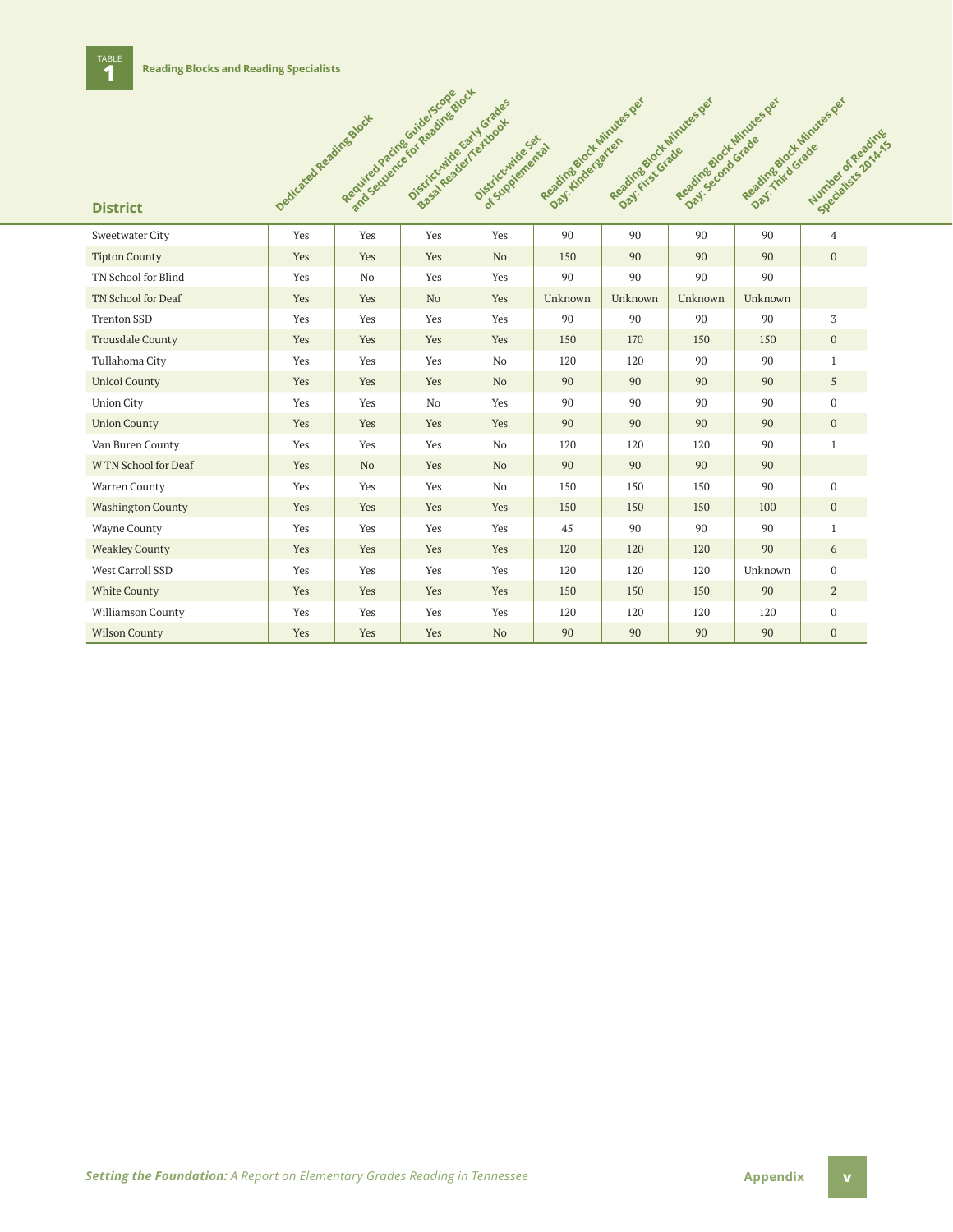# TABLE **2**

## **Universal Screeners and Progress Monitoring Tools**

| <b>District</b>               | <b>Universal Screener(s)</b> | <b>Progress Monitoring Tool(s)</b> |
|-------------------------------|------------------------------|------------------------------------|
| Achievement School District   | easyCBM and AIMSWeb          | easyCBM and AIMSWeb                |
| Alamo City                    | <b>DIBELS</b>                | <b>DIBELS</b>                      |
| Alcoa City                    | Unknown                      | Unknown                            |
| <b>Anderson County</b>        | easyCBM                      | easyCBM                            |
| Arlington Municipal           | AIMSweb                      | AIMSweb                            |
| <b>Athens City</b>            | <b>STAR</b>                  | <b>STAR</b>                        |
| <b>Bartlett Municipal</b>     | Unknown                      | Unknown                            |
| <b>Bedford County</b>         | AIMSweb                      | AIMSweb                            |
| <b>Bells City</b>             | Unknown                      | Unknown                            |
| <b>Benton County</b>          | AIMSweb                      | AIMSweb                            |
| <b>Bledsoe County</b>         | <b>DIBELS</b>                | <b>DIBELS</b>                      |
| <b>Blount County</b>          | <b>STAR</b>                  | <b>STAR and AIMSweb</b>            |
| <b>Bradford SSD</b>           | AIMSweb                      | AIMSweb                            |
| <b>Bradley County</b>         | <b>STAR</b>                  | AIMSweb                            |
| <b>Bristol City</b>           | <b>STAR</b>                  | AIMSweb                            |
| <b>Campbell County</b>        | easyCBM                      | easyCBM                            |
| Cannon County                 | DIBELS and easyCBM           | AIMSweb                            |
| <b>Carter County</b>          | <b>STAR</b>                  | <b>STAR</b>                        |
| Cheatham County               | easyCBM                      | easyCBM                            |
| <b>Chester County</b>         | AIMSweb                      | AIMSweb                            |
| Claiborne County              | AIMSweb                      | AIMSweb                            |
| Clarksville-Montgomery County | <b>Path Driver</b>           | Path Driver                        |
| Clay County                   | MAP                          | AIMSweb                            |
| <b>Cleveland City</b>         | easyCBM                      | easyCBM                            |
| Clinton City                  | easyCBM                      | easyCBM                            |
| <b>Cocke County</b>           | Unknown                      | Unknown                            |
| Coffee County                 | AIMSweb                      | AIMSweb                            |
| Collierville Municipal        | easyCBM                      | easyCBM                            |
| Crockett County               | AIMSweb                      | AIMSweb                            |
| <b>Cumberland County</b>      | <b>STAR</b>                  | easyCBM                            |
| Dayton City                   | <b>STAR</b>                  | $\operatorname{STAR}$              |
| <b>Decatur County</b>         | <b>STAR</b>                  | <b>STAR</b>                        |
| Dekalb County                 | <b>STAR</b>                  | <b>STAR</b>                        |
| <b>Dickson County</b>         | AIMSweb                      | AIMSweb                            |
| Dyer County                   | <b>STAR</b>                  | easyCBM, DIBELS, STAR              |
| <b>Dyersburg City</b>         | AIMSweb                      | AIMSweb                            |
| Elizabethton City             | AIMSweb                      | AIMSweb                            |
| <b>Etowah City</b>            | MAP                          | AIMSweb                            |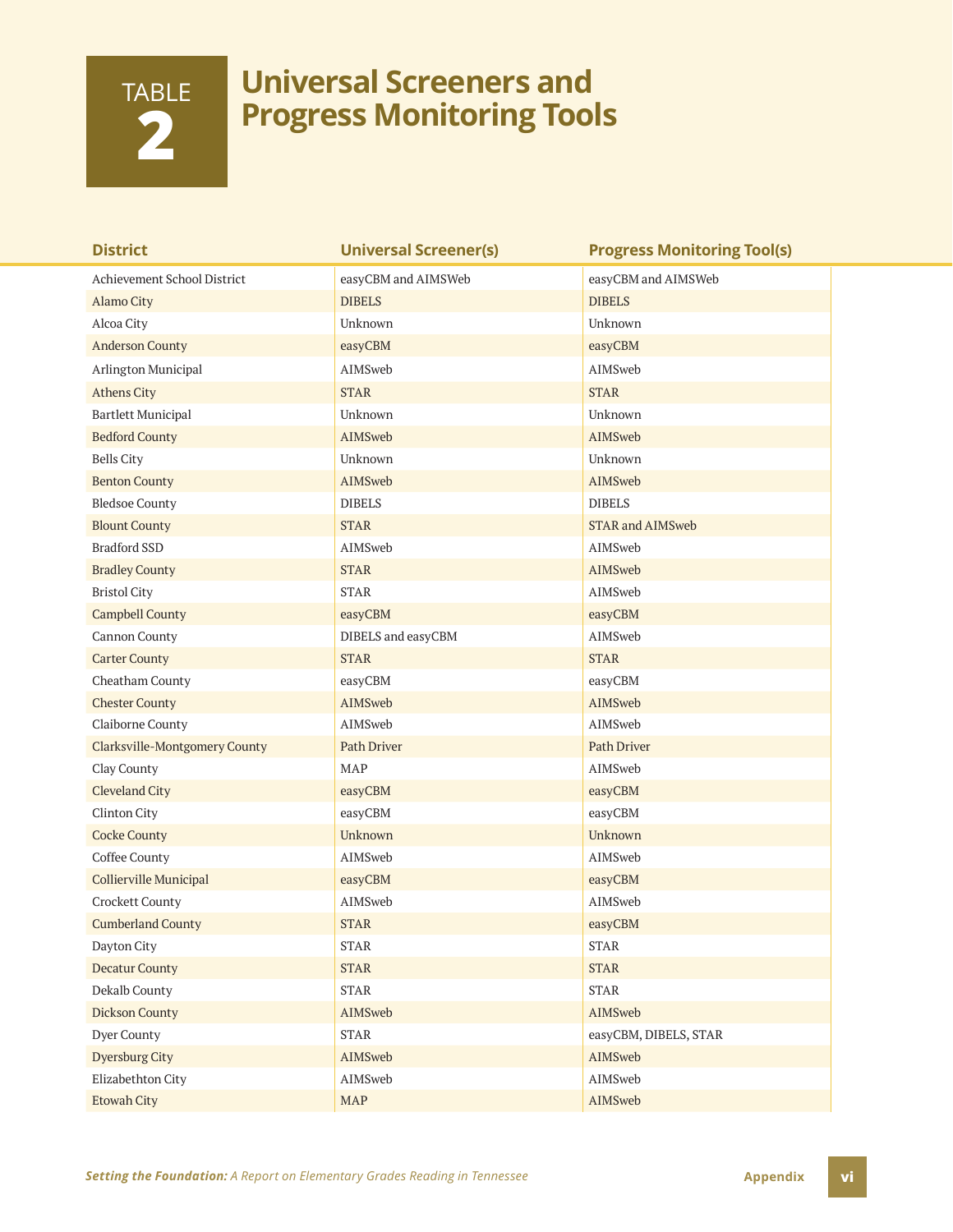**TABLE** 

| <b>District</b>             | <b>Universal Screener(s)</b> | <b>Progress Monitoring Tool(s)</b> |
|-----------------------------|------------------------------|------------------------------------|
| <b>Fayette County</b>       | easyCBM                      | eastCBM                            |
| <b>Fayetteville City</b>    | AIMSweb                      | No district-wide requirement       |
| Fentress County             | <b>MAP</b>                   | easyCBM                            |
| <b>Franklin County</b>      | <b>STAR and DIBELS</b>       | <b>DIBELS</b>                      |
| Franklin SSD                | AIMSweb and STAR             | AIMSweb                            |
| <b>Germantown Municipal</b> | easyCBM                      | easyCBM                            |
| Gibson SSD                  | AIMSweb                      | AIMSweb                            |
| <b>Giles County</b>         | AIMSweb                      | AIMSweb                            |
| <b>Grainger County</b>      | <b>DIBELS</b>                | <b>DIBELS</b>                      |
| <b>Greene County</b>        | <b>STAR</b>                  | <b>STAR</b>                        |
| Greeneville City            | <b>STAR</b>                  | <b>STAR</b>                        |
| <b>Grundy County</b>        | <b>STAR</b>                  | <b>STAR</b>                        |
| Hamblen County              | <b>STAR</b>                  | easyCBM                            |
| <b>Hamilton County</b>      | easyCBM                      | easyCBM                            |
| Hancock County              | <b>STAR</b>                  | <b>STAR</b>                        |
| Hardeman County             | <b>STAR</b>                  | easyCBM                            |
| Hardin County               | easyCBM                      | easyCBM                            |
| <b>Hawkins County</b>       | AIMSweb                      | AIMSweb                            |
| Haywood County              | DIBELS and STAR              | <b>DIBELS &amp; STAR</b>           |
| <b>Henderson County</b>     | AIMSweb                      | AIMSweb                            |
| Henry County                | AIMSweb                      | AIMSweb                            |
| <b>Hickman County</b>       | AIMSweb                      | AIMSweb                            |
| Hollow Rock-Bruceton SSD    | AIMSweb                      | AIMSweb                            |
| <b>Houston County</b>       | <b>STAR</b>                  | <b>STAR</b>                        |
| Humboldt City               | AIMSweb                      | AIMSweb                            |
| <b>Humphreys County</b>     | iReady                       | iReady                             |
| Huntindon SSD               | AIMSweb                      | AIMSweb                            |
| <b>Jackson County</b>       | AIMSweb                      | AIMSweb                            |
| Jackson-Madison County      | AIMSweb                      | AIMSweb                            |
| Jefferson County            | easyCBM                      | easyCBM                            |
| Johnson City                | easyCBM                      | AIMSweb                            |
| <b>Johnson County</b>       | AIMSweb                      | AIMSweb                            |
| Kingsport City              | easyCBM                      | easyCBM                            |
| <b>Knox County</b>          | <b>STAR</b>                  | <b>STAR and AIMSweb</b>            |
| Lake County                 | AIMSweb                      | AIMSweb                            |
| Lakeland Municipal          | easyCBM                      | easyCBM                            |
| Lauderdale County           | AIMSweb                      | AIMSweb                            |
| <b>Lawrence County</b>      | AIMSweb                      | 95% Group                          |
| Lebanon SSD                 | <b>DIBELS</b>                | <b>DIBELS</b>                      |
| Lenoir City                 | IReady                       | AIMSweb                            |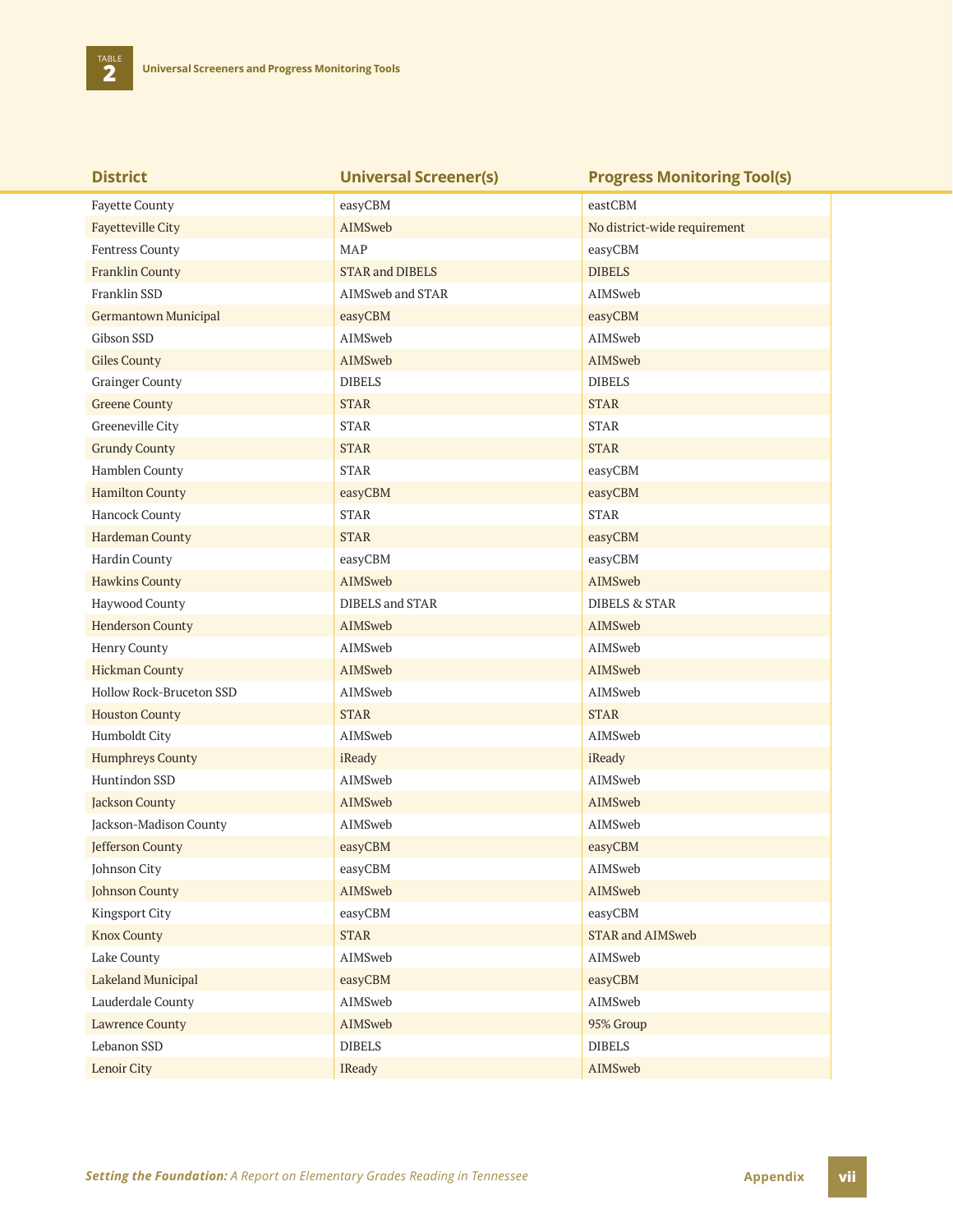**TABLE** 

| <b>District</b>            | <b>Universal Screener(s)</b> | <b>Progress Monitoring Tool(s)</b> |
|----------------------------|------------------------------|------------------------------------|
| Lewis County               | Path Driver                  | Path Driver                        |
| <b>Lexington City</b>      | <b>STAR</b>                  | <b>STAR</b>                        |
| Lincoln County             | <b>STAR</b>                  | <b>STAR</b>                        |
| <b>Loudon County</b>       | AIMSweb                      | AIMSweb                            |
| Macon County               | Unknown                      | Unknown                            |
| <b>Manchester City</b>     | easyCBM                      | easyCBM                            |
| <b>Marion County</b>       | AIMSweb                      | AIMSweb                            |
| <b>Marshall County</b>     | <b>DIBELS</b>                | <b>DIBELS</b>                      |
| Maryville City             | <b>STAR</b>                  | AIMSweb                            |
| Maury County               | AIMSweb                      | AIMSweb                            |
| McKenzie SSD               | AIMSweb                      | AIMSweb                            |
| <b>McMinn County</b>       | <b>STAR</b>                  | <b>STAR</b>                        |
| <b>McNairy County</b>      | AIMSweb                      | AIMSweb                            |
| <b>Meigs County</b>        | easyCBM                      | easyCBM                            |
| Metro Nashville (Davidson) | AIMSweb                      | AIMSweb                            |
| Milan SSD                  | <b>STAR</b>                  | <b>STAR</b>                        |
| Millington Municipal       | AIMSweb                      | AIMSweb                            |
| <b>Monroe County</b>       | <b>STAR</b>                  | <b>STAR</b>                        |
| Moore County               | AIMSweb                      | No district-wide requirement       |
| <b>Morgan County</b>       | <b>DIBELS</b>                | <b>DIBELS</b>                      |
| Murfreesboro City          | <b>MAP</b>                   | AIMSweb                            |
| Newport City               | <b>Discovery Education</b>   | Moby Max                           |
| Oak Ridge City             | AIMSweb                      | AIMSweb                            |
| <b>Obion County</b>        | AIMSweb                      | AIMSweb                            |
| Oneida SSD                 | <b>MAP</b>                   | easyCBM                            |
| <b>Overton County</b>      | AIMSweb                      | <b>DIBELS</b>                      |
| Paris SSD                  | <b>STAR</b>                  | easyCBM                            |
| Perry County               | <b>AIMSweb</b>               | AIMSweb                            |
| <b>Pickett County</b>      | Unknown                      | AIMSweb                            |
| <b>Polk County</b>         | <b>STAR</b>                  | <b>STAR</b>                        |
| Putnam County              | MAP                          | MAP                                |
| <b>Rhea County</b>         | Unknown                      | Unknown                            |
| Richard City               | Unknown                      | Unknown                            |
| Roane County               | <b>STAR</b>                  | easyCBM                            |
| Robertson County           | Unknown                      | Unknown                            |
| <b>Rogersville City</b>    | AIMSweb                      | AIMSweb                            |
| Rutherford County          | AIMSweb                      | AIMSweb                            |
| <b>Scott County</b>        | easyCBM                      | easyCBM                            |
| Sequatchie County          | <b>STAR</b>                  | STAR, easyCBM, Fountas & Pinnell   |
| <b>Sevier County</b>       | <b>STAR</b>                  | AIMSweb                            |

**Setting the Foundation:** A Report on Elementary Grades Reading in Tennessee **Appendix Appendix viii**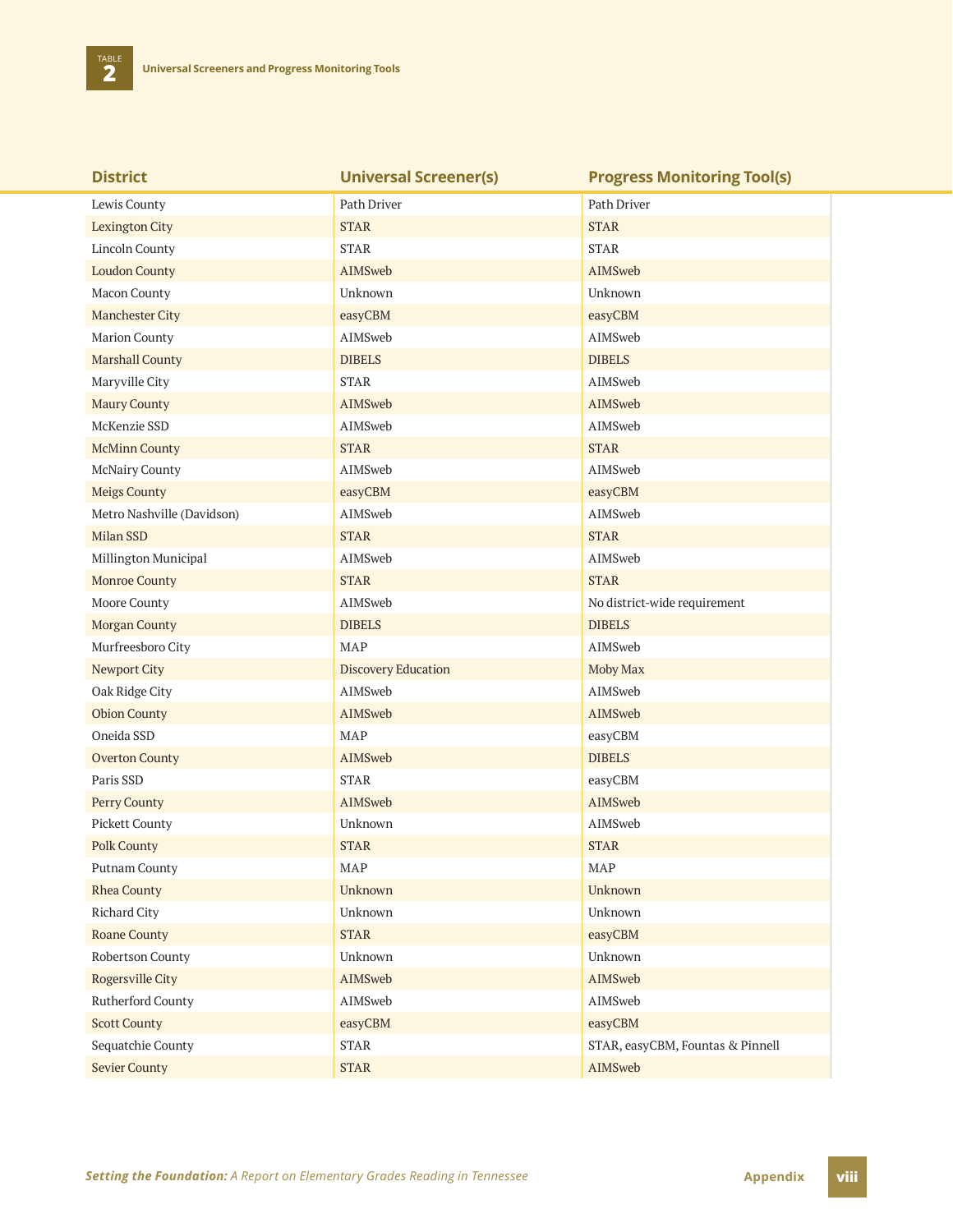| <b>District</b>          | <b>Universal Screener(s)</b> | <b>Progress Monitoring Tool(s)</b> |
|--------------------------|------------------------------|------------------------------------|
| <b>Shelby County</b>     | <b>MAP</b>                   | easyCBM                            |
| <b>Smith County</b>      | AIMSweb                      | AIMSweb                            |
| South Carroll SSD        | <b>STAR</b>                  | <b>STAR</b>                        |
| <b>Stewart County</b>    | <b>DIBELS</b>                | <b>DIBELS</b>                      |
| <b>Sullivan County</b>   | Path Driver                  | Path Driver                        |
| <b>Sumner County</b>     | AIMSweb                      | AIMSweb                            |
| Sweetwater City          | <b>STAR</b>                  | AIMSweb                            |
| <b>Tipton County</b>     | easyCBM                      | easyCBM                            |
| TN School for Blind      | <b>BASI</b>                  | No district-wide requirement       |
| TN School for Deaf       | No district-wide requirement | No district-wide requirement       |
| <b>Trenton SSD</b>       | AIMSweb                      | AIMSweb                            |
| <b>Trousdale County</b>  | <b>DIBELS</b>                | <b>DIBELS</b>                      |
| Tullahoma City           | <b>STAR</b>                  | <b>STAR</b>                        |
| <b>Unicoi County</b>     | <b>STAR</b>                  | AIMSweb                            |
| <b>Union City</b>        | AIMSweb                      | AIMSweb                            |
| <b>Union County</b>      | AIMSweb                      | AIMSweb                            |
| Van Buren County         | <b>STAR</b>                  | AIMSweb                            |
| W TN School for Deaf     | easyCBM                      | easyCBM                            |
| Warren County            | <b>STAR</b>                  | various - combination of tools     |
| <b>Washington County</b> | <b>STAR and AIMSweb</b>      | <b>AIMSweb</b>                     |
| Wayne County             | <b>DIBELS</b>                | <b>DIBELS</b>                      |
| <b>Weakley County</b>    | AIMSweb                      | AIMSweb                            |
| West Carroll SSD         | <b>STAR</b>                  | <b>STAR</b>                        |
| <b>White County</b>      | <b>STAR</b>                  | easyCBM                            |
| Williamson County        | <b>STAR</b>                  | <b>STAR</b>                        |
| <b>Wilson County</b>     | <b>STAR</b>                  | <b>STAR</b>                        |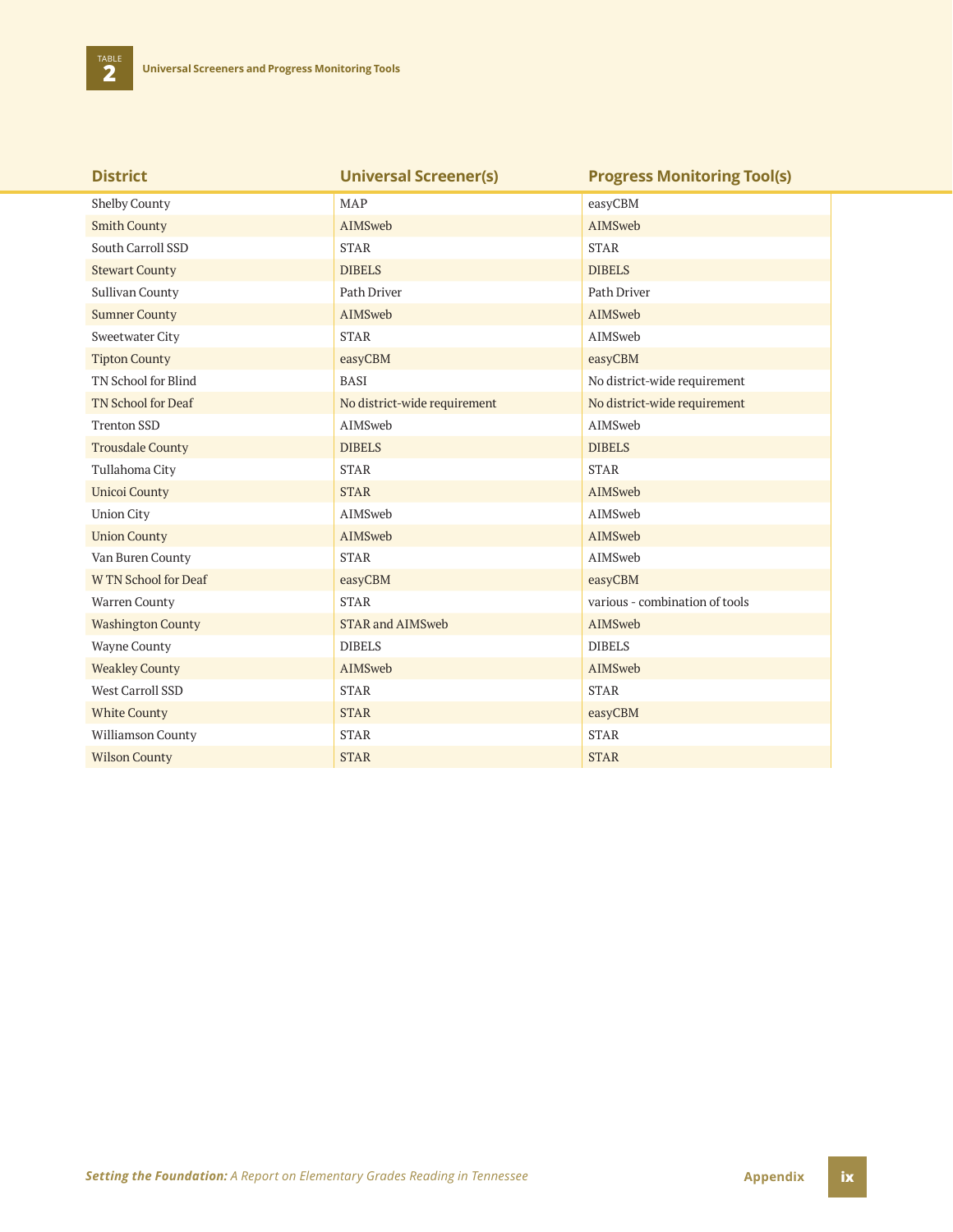# **Reading Program Funding Sources**

| TABLE |
|-------|
|       |
|       |
|       |

| <b>District</b>               | <b>Sources of Funding for Reading Programs</b> |
|-------------------------------|------------------------------------------------|
| Achievement School District   | state, local                                   |
| Alamo City                    | federal, state, local                          |
| Alcoa City                    | Unknown                                        |
| Anderson County               | federal, state, local                          |
| Arlington Municipal           | federal, state, local                          |
| Athens City                   | federal, state, local                          |
| <b>Bartlett Municipal</b>     | Unknown                                        |
| <b>Bedford County</b>         | federal, state, local                          |
| <b>Bells City</b>             | Unknown                                        |
| <b>Benton County</b>          | state, local                                   |
| <b>Bledsoe County</b>         | state, local                                   |
| <b>Blount County</b>          | federal, state, local                          |
| <b>Bradford SSD</b>           | federal, state, local                          |
| <b>Bradley County</b>         | federal, state, local, private                 |
| <b>Bristol City</b>           | state, local                                   |
| Campbell County               | state                                          |
| Cannon County                 | federal, state, local                          |
| Carter County                 | federal, state, local                          |
| Cheatham County               | federal, local                                 |
| <b>Chester County</b>         | state, local                                   |
| Claiborne County              | Unknown                                        |
| Clarksville-Montgomery County | federal, state, local                          |
| Clay County                   | federal, state, local, private                 |
| Cleveland City                | federal, state, private                        |
| Clinton City                  | federal, state, local                          |
| Cocke County                  | Unknown                                        |
| Coffee County                 | state, local                                   |
| Collierville Municipal        | federal, state, local, private                 |
| Crockett County               | federal, state, local                          |
| <b>Cumberland County</b>      | federal, state, local                          |
| Dayton City                   | federal, state, local                          |
| Decatur County                | federal, state, local                          |
| Dekalb County                 | federal, state, local                          |
| Dickson County                | state, local                                   |
| Dyer County                   | state, local                                   |
| Dyersburg City                | federal, state, local                          |
| Elizabethton City             | federal, state, local                          |
| Etowah City                   | federal, state, local                          |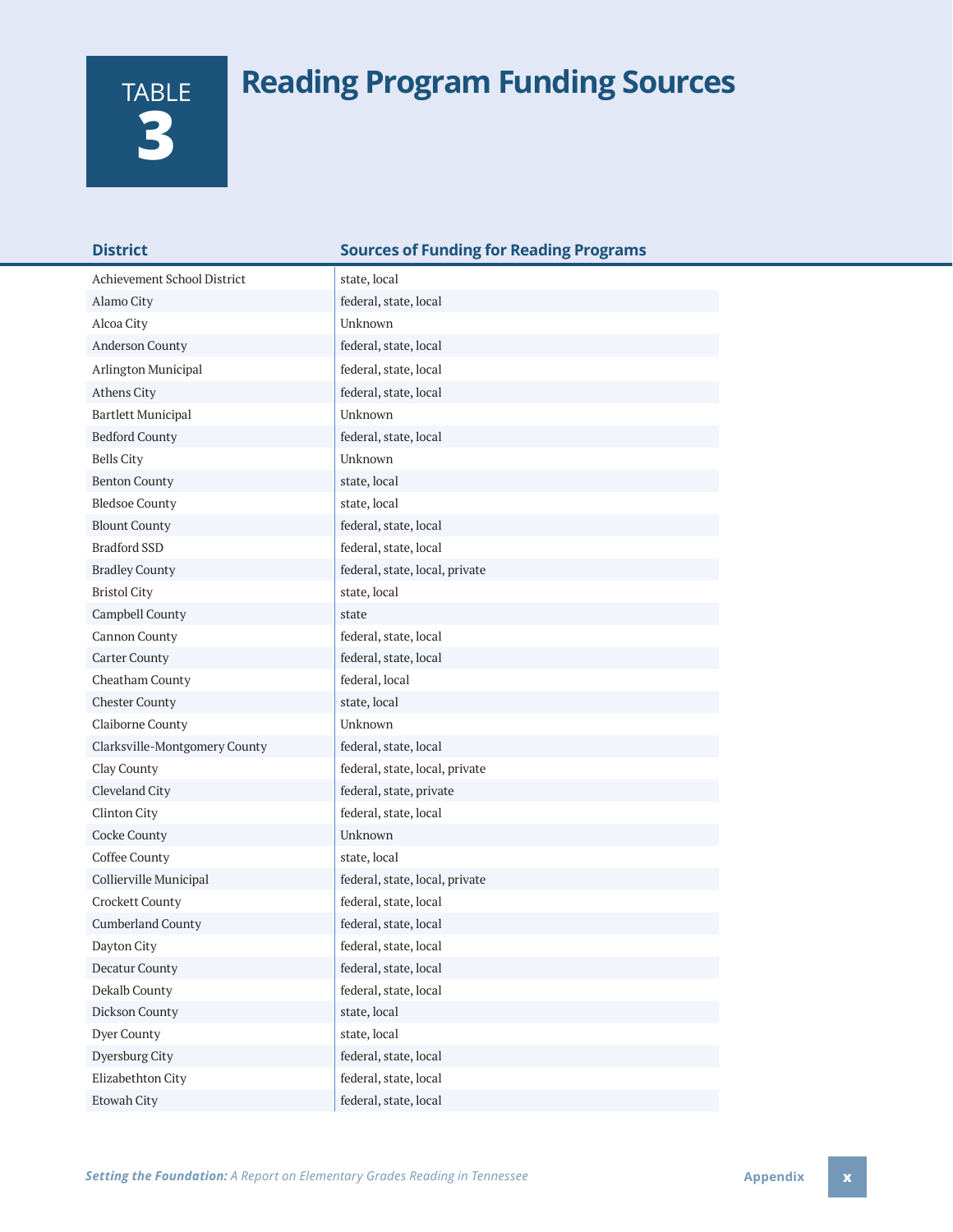|  | <b>District</b> |  |
|--|-----------------|--|
|  |                 |  |
|  |                 |  |

#### **Sources of Funding for Reading Programs**

| <b>Fayette County</b>    | federal                        |
|--------------------------|--------------------------------|
| Fayetteville City        | federal, state, local          |
| Fentress County          | state, local                   |
| Franklin County          | state                          |
| Franklin SSD             | general purpose fund           |
| Germantown Municipal     | state, local, private          |
| Gibson SSD               | federal, state, local          |
| Giles County             | state, local                   |
| <b>Grainger County</b>   | federal, state, local          |
| <b>Greene County</b>     | federal, state, local          |
| Greeneville City         | state, local                   |
| <b>Grundy County</b>     | federal, state                 |
| Hamblen County           | federal, state, local          |
| <b>Hamilton County</b>   | federal, local, private        |
| Hancock County           | general purpose fund           |
| Hardeman County          | federal, state, local          |
| Hardin County            | federal, state, local          |
| Hawkins County           | state                          |
| Haywood County           | federal, state, local          |
| Henderson County         | state, local                   |
| Henry County             | state, local                   |
| Hickman County           | federal, state                 |
| Hollow Rock-Bruceton SSD | federal, state, local          |
| <b>Houston County</b>    | federal, state, local          |
| Humboldt City            | federal, state, local          |
| Humphreys County         | general purpose fund, federal  |
| Huntindon SSD            | federal, state, local, private |
| Jackson County           | federal, state, local          |
| Jackson-Madison County   | state, local                   |
| Jefferson County         | state, local                   |
| Johnson City             | federal, state, local          |
| Johnson County           | federal, state, local          |
| <b>Kingsport City</b>    | state, local                   |
| Knox County              | federal, state, local, private |
| Lake County              | local                          |
| Lakeland Municipal       | federal, state, local          |
| Lauderdale County        | federal, state, local          |
| Lawrence County          | general purpose fund           |
| Lebanon SSD              | local                          |
| Lenoir City              | state                          |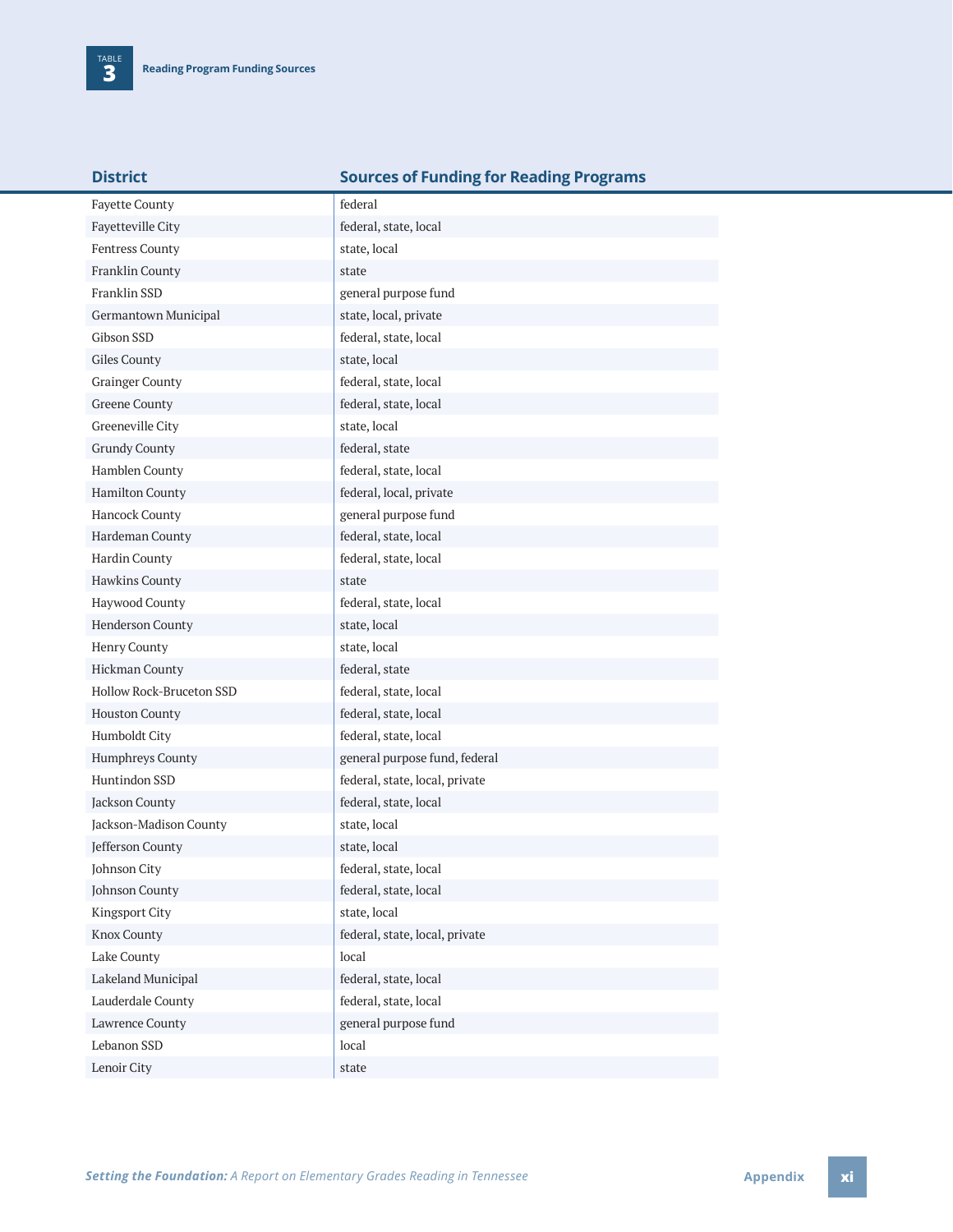| <b>District</b>            | <b>Sources of Funding for Reading Programs</b> |
|----------------------------|------------------------------------------------|
| Lewis County               | federal, state, private                        |
| Lexington City             | federal, state, local                          |
| Lincoln County             | federal, state, local                          |
| <b>Loudon County</b>       | state, local                                   |
| Macon County               | Unknown                                        |
| Manchester City            | Unknown                                        |
| Marion County              | federal, state, local                          |
| Marshall County            | federal, state, local                          |
| Maryville City             | federal, state, local, private                 |
| Maury County               | federal, state, local                          |
| McKenzie SSD               | federal, state, local                          |
| McMinn County              | state, local                                   |
| <b>McNairy County</b>      | federal, state, local                          |
| Meigs County               | federal, state, local, private                 |
| Metro Nashville (Davidson) | federal, state, local                          |
| Milan SSD                  | local                                          |
| Millington Municipal       | Unknown                                        |
| Monroe County              | federal, local                                 |
| Moore County               | federal, state, local                          |
| Morgan County              | federal, state                                 |
| Murfreesboro City          | federal, state, local                          |
| Newport City               | federal, state                                 |
| Oak Ridge City             | state, local                                   |
| <b>Obion County</b>        | federal, state, local, private                 |
| Oneida SSD                 | federal                                        |
| Overton County             | federal, state, local                          |
| Paris SSD                  | federal, state, local                          |
| Perry County               | federal, state, local                          |
| Pickett County             | state                                          |
| Polk County                | federal, state, local, private                 |
| Putnam County              | federal, state, local                          |
| Rhea County                | Unknown                                        |
| Richard City               | Unknown                                        |
| Roane County               | federal, state, local                          |
| Robertson County           | Unknown                                        |
| Rogersville City           | federal, state, local                          |
| Rutherford County          | state, local                                   |
| <b>Scott County</b>        | federal, state, local                          |
| Sequatchie County          | federal, local                                 |
| Sevier County              | state, local                                   |
| Shelby County              | local                                          |
| Smith County               | federal, local                                 |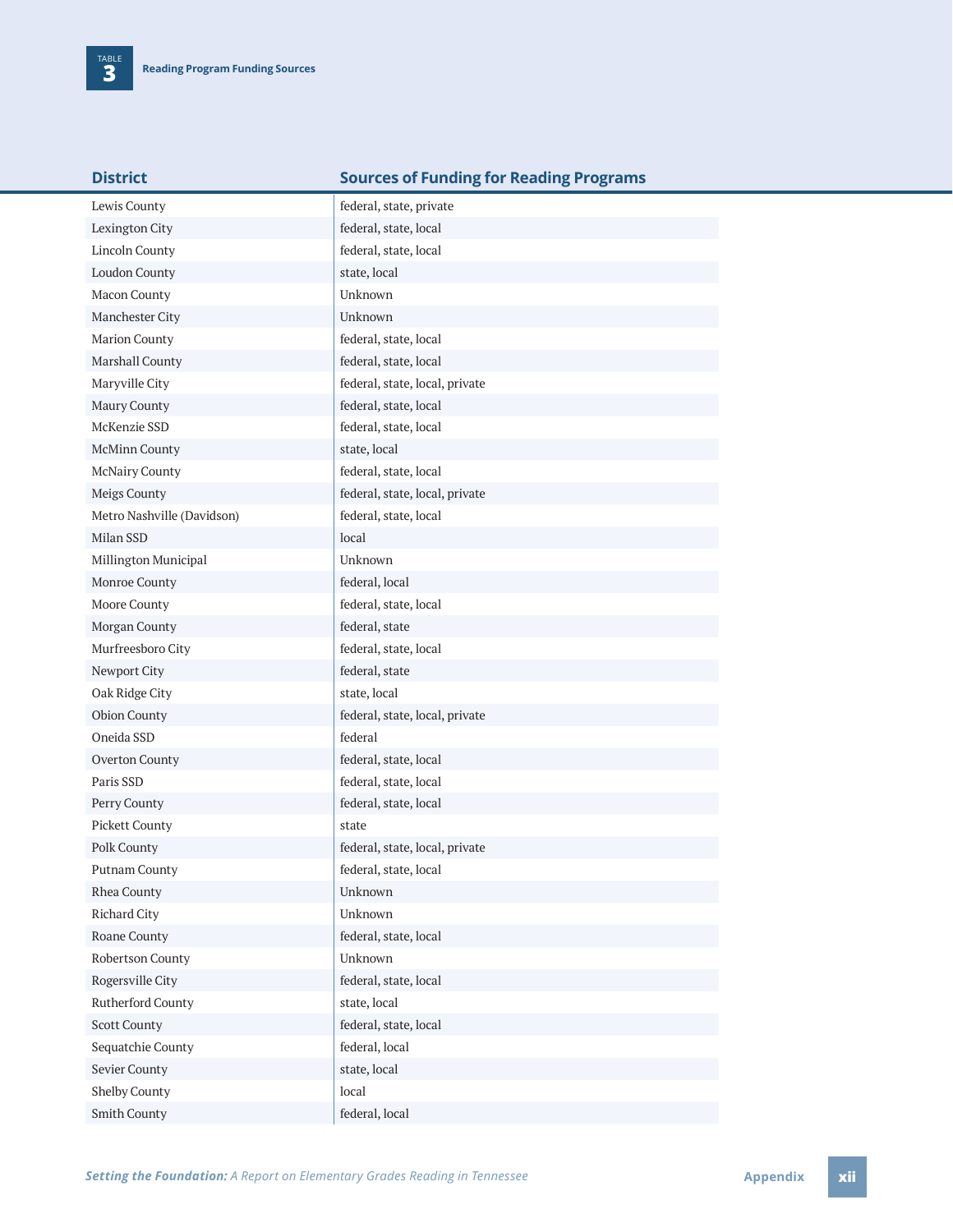| South Carroll SSD        | state, local                   |
|--------------------------|--------------------------------|
| <b>Stewart County</b>    | federal, state, local          |
| <b>Sullivan County</b>   | local                          |
| <b>Sumner County</b>     | federal, local                 |
| <b>Sweetwater City</b>   | federal, state, local, private |
| <b>Tipton County</b>     | state                          |
| TN School for Blind      | federal                        |
| TN School for Deaf       | state                          |
| <b>Trenton SSD</b>       | federal, state, local          |
| <b>Trousdale County</b>  | federal, local                 |
| Tullahoma City           | federal, state, local          |
| Unicoi County            | federal, state, local, private |
| <b>Union City</b>        | federal, state, local          |
| <b>Union County</b>      | federal, state, local          |
| Van Buren County         | state, local                   |
| W TN School for Deaf     | federal                        |
| Warren County            | state, local, private          |
| <b>Washington County</b> | federal, state, local          |
| <b>Wayne County</b>      | federal, state, local          |
| <b>Weakley County</b>    | federal, state, local          |
| West Carroll SSD         | federal, state, local          |
| White County             | federal, state, local, private |
| <b>Williamson County</b> | federal, state, local          |
| <b>Wilson County</b>     | state, local                   |

### **District Sources of Funding for Reading Programs**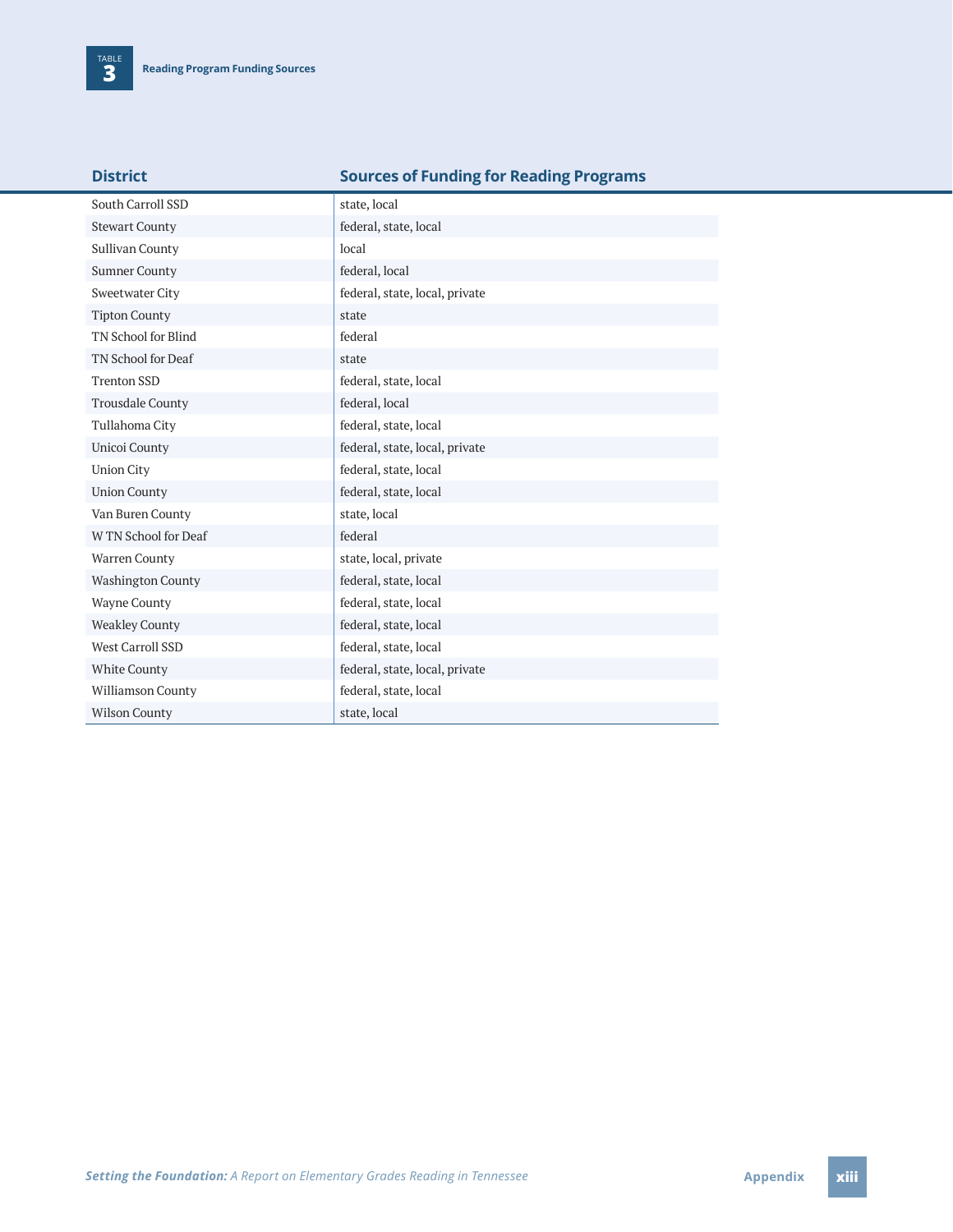TABLE **4**

# **Textbooks for Grades K–3**

| <b>District</b>               | <b>Textbook</b>                            | <b>Number Shipped Total Spent</b> |           |
|-------------------------------|--------------------------------------------|-----------------------------------|-----------|
| Achievement School District   | Unknown                                    | Unknown                           | Unknown   |
| Alamo City                    | READING STREET (SF PEARSON)                | 645                               | 30838.15  |
| Alcoa City                    | MY JOURNEYS (HARCOURT SCHOOL)              | 458                               | 71121.7   |
| Anderson County               | BENCHMARK LITERACY (BENCHMARK)             | 152                               | 213380    |
| Anderson County               | MY JOURNEYS (HARCOURT SCHOOL)              | 575                               | 55487.5   |
| Arlington Municipal           | SF READING (SF PEARSON)                    | 40                                | 1500      |
| Athens City                   | MY JOURNEYS (HARCOURT SCHOOL)              | 666                               | 99988.65  |
| <b>Bartlett Municipal</b>     | Unknown                                    | Unknown                           | Unknown   |
| <b>Bedford County</b>         | MY JOURNEYS (HARCOURT SCHOOL)              | 2631                              | 389382.55 |
| <b>Bells City</b>             | READING STREET (SF PEARSON)                | 831                               | 37069.88  |
| <b>Benton County</b>          | MY JOURNEYS (HARCOURT SCHOOL)              | 587                               | 91247.8   |
| <b>Bledsoe County</b>         | MY JOURNEYS (HARCOURT SCHOOL)              | 396                               | 66415.7   |
| <b>Bledsoe County</b>         | MY SIDEWALKS INTERVENTION KIT (SF PEARSON) | $\mathbf{1}$                      | 1051.97   |
| <b>Bledsoe County</b>         | READING STREET (SF PEARSON)                | 391                               | 18756.27  |
| <b>Blount County</b>          | READING STREET (SF PEARSON)                | 8887                              | 422722.89 |
| <b>Bradford SSD</b>           | READING WONDERS (MCGRAW HILL)              | 156                               | 20883.24  |
| <b>Bradley County</b>         | READING WONDERS (MCGRAW HILL)              | 7368                              | 385968.69 |
| <b>Bristol City</b>           | MY JOURNEYS (HARCOURT SCHOOL)              | 867                               | 140298.8  |
| Campbell County               | MY JOURNEYS (HARCOURT SCHOOL)              | 1911                              | 282159.6  |
| <b>Cannon County</b>          | MY JOURNEYS (HARCOURT SCHOOL)              | 553                               | 84165.85  |
| Carter County                 | MY JOURNEYS (HARCOURT SCHOOL)              | 1556                              | 241334.45 |
| Cheatham County               | SF READING (SF PEARSON)                    | 76                                | 2214      |
| <b>Chester County</b>         | Unknown                                    | Unknown                           | Unknown   |
| Claiborne County              | MY JOURNEYS (HARCOURT SCHOOL)              | 1235                              | 188827.65 |
| Clarksville-Montgomery County | MY JOURNEYS (HARCOURT SCHOOL)              | 10064                             | 1463861.6 |
| Clay County                   | MY JOURNEYS (HARCOURT SCHOOL)              | 350                               | 49681.55  |
| Cleveland City                | Unknown                                    | Unknown                           | Unknown   |
| Clinton City                  | MY JOURNEYS (HARCOURT SCHOOL)              | 535                               | 79988.7   |
| Cocke County                  | READING STREET (SF PEARSON)                | 4136                              | 191871.42 |
| Coffee County                 | READING STREET (SF PEARSON)                | 3506                              | 164750.32 |
| Collierville Municipal        | READING STREET (SF PEARSON)                | 378                               | 20282.66  |
| <b>Crockett County</b>        | SAXON PHONICS (SAXON PUBLISHERS)           | 6                                 | 2271.3    |
| Crockett County               | SF READING (SF PEARSON)                    | 30                                | 1145      |
| <b>Cumberland County</b>      | Unknown                                    | Unknown                           | Unknown   |
| Dayton City                   | READING STREET (SF PEARSON)                | 1236                              | 55555.92  |
| Decatur County                | Unknown                                    | Unknown                           | Unknown   |
| Dekalb County                 | MY JOURNEYS (HARCOURT SCHOOL)              | 845                               | 126095.75 |
| Dickson County                | READING WONDERS (MCGRAW HILL)              | 2873                              | 432194.91 |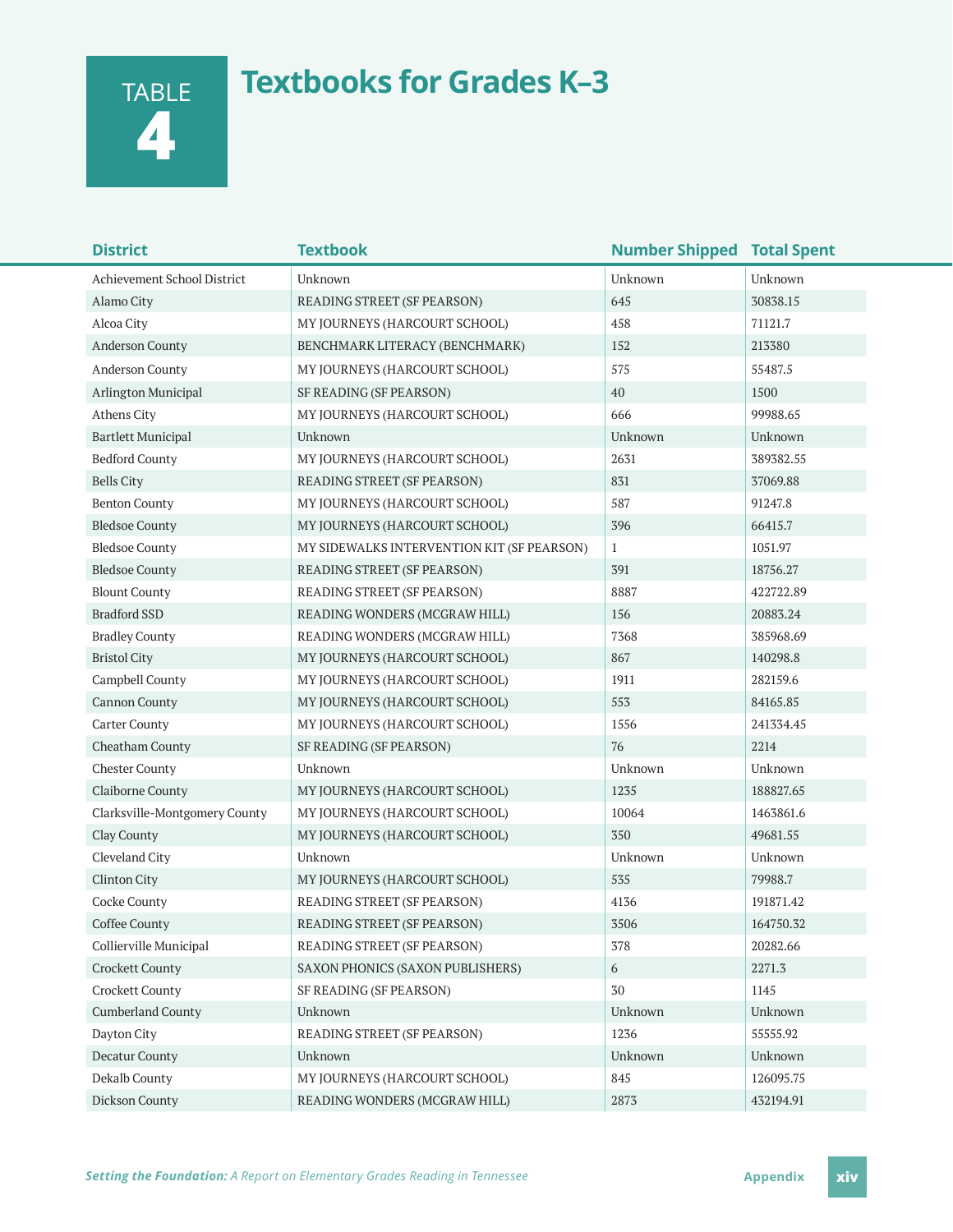| <b>District</b>          | <b>Textbook</b>                            | <b>Number Shipped Total Spent</b> |            |
|--------------------------|--------------------------------------------|-----------------------------------|------------|
| Dyer County              | READING WONDERS (MCGRAW HILL)              | 1223                              | 162760.2   |
| Dyer County              | SAXON PHONICS (SAXON PUBLISHERS)           | 48                                | 18933.2    |
| Dyersburg City           | BENCHMARK LITERACY (BENCHMARK)             | 70                                | 98778      |
| Dyersburg City           | READING STREET (SF PEARSON)                | 464                               | 21730.08   |
| Elizabethton City        | Unknown                                    | Unknown                           | Unknown    |
| Etowah City              | MY JOURNEYS (HARCOURT SCHOOL)              | 199                               | 23057.7    |
| <b>Fayette County</b>    | MY JOURNEYS (HARCOURT SCHOOL)              | 1164                              | 183268.65  |
| Fayetteville City        | MY JOURNEYS (HARCOURT SCHOOL)              | 501                               | 75506.95   |
| Fentress County          | MY JOURNEYS (HARCOURT SCHOOL)              | 1295                              | 139491.8   |
| <b>Fentress County</b>   | SF READING (SF PEARSON)                    | 8                                 | 316        |
| Franklin County          | MY SIDEWALKS INTERVENTION KIT (SF PEARSON) | 8                                 | 8711.82    |
| Franklin County          | READING STREET (SF PEARSON)                | 4780                              | 213213.93  |
| Franklin County          | SAXON PHONICS (SAXON PUBLISHERS)           | 64                                | 23861.8    |
| Franklin SSD             | READING WONDERS (MCGRAW HILL)              | 4340                              | 233224.02  |
| Germantown Municipal     | Unknown                                    | Unknown                           | Unknown    |
| Gibson SSD               | MY JOURNEYS (HARCOURT SCHOOL)              | 1115                              | 161833.7   |
| Gibson SSD               | MY SIDEWALKS INTERVENTION KIT (SF PEARSON) | 2                                 | 1798       |
| Giles County             | MY JOURNEYS (HARCOURT SCHOOL)              | 1042                              | 161036.35  |
| <b>Grainger County</b>   | HM READING (HOUGHTON MIFFLIN)              | 15                                | 389.7      |
| <b>Grainger County</b>   | READING WONDERS (MCGRAW HILL)              | 1046                              | 143529.39  |
| Greene County            | MY JOURNEYS (HARCOURT SCHOOL)              | 1859                              | 279475.95  |
| Greeneville City         | BENCHMARK LITERACY (BENCHMARK)             | 16                                | 37792      |
| Greeneville City         | MY JOURNEYS (HARCOURT SCHOOL)              | 864                               | 120586.7   |
| <b>Grundy County</b>     | MY JOURNEYS (HARCOURT SCHOOL)              | 692                               | 103619.9   |
| Hamblen County           | MY SIDEWALKS INTERVENTION KIT (SF PEARSON) | 2                                 | 2103.94    |
| Hamblen County           | READING WONDERS (MCGRAW HILL)              | 3301                              | 453382.14  |
| Hamblen County           | SAXON PHONICS (SAXON PUBLISHERS)           | 16                                | 6094.4     |
| <b>Hamilton County</b>   | MY JOURNEYS (HARCOURT SCHOOL)              | 12833                             | 1929204.95 |
| Hancock County           | READING STREET (SF PEARSON)                | 976                               | 43220.72   |
| Hardeman County          | READING STREET (SF PEARSON)                | 3490                              | 166273.3   |
| Hardin County            | READING STREET (SF PEARSON)                | 2771                              | 134208.87  |
| <b>Hawkins County</b>    | MY JOURNEYS (HARCOURT SCHOOL)              | 1914                              | 296516.25  |
| Hawkins County           | MY SIDEWALKS INTERVENTION KIT (SF PEARSON) | $\mathbf{1}$                      | 1200       |
| Haywood County           | MY JOURNEYS (HARCOURT SCHOOL)              | 840                               | 131544.1   |
| Henderson County         | MY SIDEWALKS INTERVENTION KIT (SF PEARSON) | 2                                 | 2400       |
| Henderson County         | READING STREET (SF PEARSON)                | 3044                              | 137296.33  |
| Henry County             | READING WONDERS (MCGRAW HILL)              | 1803                              | 95781      |
| Hickman County           | MY JOURNEYS (HARCOURT SCHOOL)              | 903                               | 142971.8   |
| Hollow Rock-Bruceton SSD | MCG TREASURES (MCGRAW HILL)                | $\mathbf{1}$                      | 38.7       |
| Hollow Rock-Bruceton SSD | MY JOURNEYS (HARCOURT SCHOOL)              | 213                               | 27945.1    |
| <b>Houston County</b>    | MY JOURNEYS (HARCOURT SCHOOL)              | 396                               | 56448.9    |
| Humboldt City            | BENCHMARK LITERACY (BENCHMARK)             | $\mathbf{1}$                      | 695        |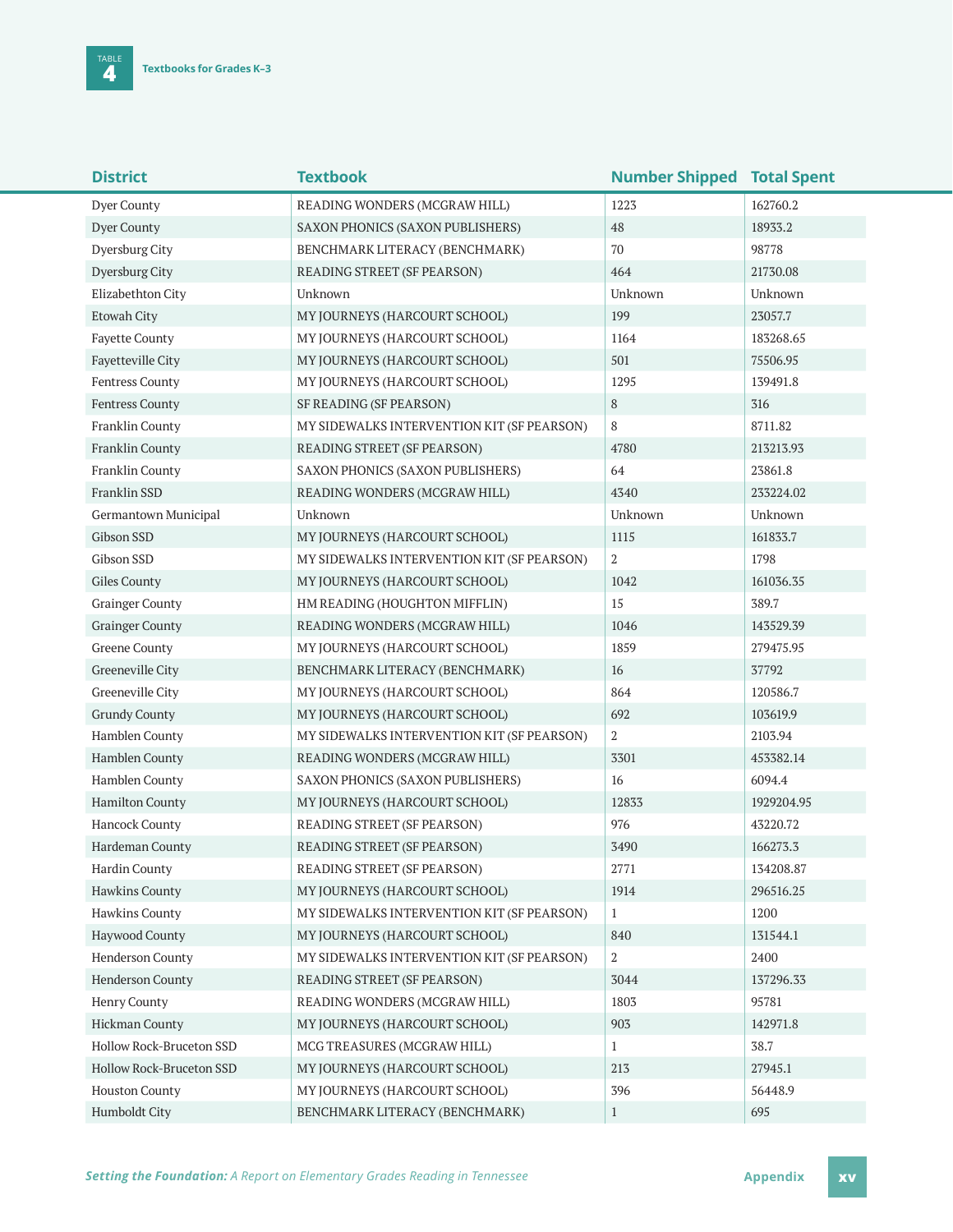| <b>District</b>            | <b>Textbook</b>                            | <b>Number Shipped Total Spent</b> |            |  |
|----------------------------|--------------------------------------------|-----------------------------------|------------|--|
| Humboldt City              | MY JOURNEYS (HARCOURT SCHOOL)              | 329                               | 52615.3    |  |
| <b>Humphreys County</b>    | MY JOURNEYS (HARCOURT SCHOOL)              | 788                               | 120588.6   |  |
| Huntindon SSD              | MY JOURNEYS (HARCOURT SCHOOL)              | 392                               | 57418      |  |
| Jackson County             | MY JOURNEYS (HARCOURT SCHOOL)              | 474                               | 73816.3    |  |
| Jackson-Madison County     | READING STREET (SF PEARSON)                | 8626                              | 265817.22  |  |
| Jefferson County           | LANG.: COMP. LITERACY (SOPHRIS)            | 6                                 | 203.7      |  |
| Jefferson County           | REACH FOR READING (CENGAGE LEARNING)       | 151                               | 237756.42  |  |
| Johnson City               | MY JOURNEYS (HARCOURT SCHOOL)              | 2259                              | 317049.45  |  |
| Johnson County             | READING STREET (SF PEARSON)                | 2280                              | 99508.7    |  |
| <b>Kingsport City</b>      | BENCHMARK LITERACY (BENCHMARK)             | 114                               | 272058     |  |
| Knox County                | READING STREET (SF PEARSON)                | 51214                             | 2399883.08 |  |
| Lake County                | MY JOURNEYS (HARCOURT SCHOOL)              | 249                               | 40329.45   |  |
| Lakeland Municipal         | Unknown                                    | Unknown                           | Unknown    |  |
| Lauderdale County          | Unknown                                    | Unknown                           | Unknown    |  |
| Lawrence County            | MY JOURNEYS (HARCOURT SCHOOL)              | 1762                              | 282923.55  |  |
| Lebanon SSD                | MY JOURNEYS (HARCOURT SCHOOL)              | 1382                              | 196574.4   |  |
| Lenoir City                | MY SIDEWALKS INTERVENTION KIT (SF PEARSON) | 6                                 | 6755.91    |  |
| Lenoir City                | READING STREET (SF PEARSON)                | 1327                              | 66531.69   |  |
| Lewis County               | MY JOURNEYS (HARCOURT SCHOOL)              | 650                               | 100472.3   |  |
| Lexington City             | Unknown                                    | Unknown                           | Unknown    |  |
| <b>Lincoln County</b>      | MY JOURNEYS (HARCOURT SCHOOL)              | 1050                              | 154859.4   |  |
| Loudon County              | MY JOURNEYS (HARCOURT SCHOOL)              | 1460                              | 221009.3   |  |
| Macon County               | MY JOURNEYS (HARCOURT SCHOOL)              | 1140                              | 162384.5   |  |
| Manchester City            | MY JOURNEYS (HARCOURT SCHOOL)              | 578                               | 91523.1    |  |
| <b>Marion County</b>       | READING STREET (SF PEARSON)                | 3987                              | 185299.89  |  |
| Marshall County            | MY JOURNEYS (HARCOURT SCHOOL)              | 1410                              | 214477.05  |  |
| Maryville City             | MY JOURNEYS (HARCOURT SCHOOL)              | 1229                              | 184576.25  |  |
| Maury County               | MY JOURNEYS (HARCOURT SCHOOL)              | 1050                              | 101325     |  |
| McKenzie SSD               | MY JOURNEYS (HARCOURT SCHOOL)              | 366                               | 55926.9    |  |
| <b>McMinn County</b>       | MY JOURNEYS (HARCOURT SCHOOL)              | 1486                              | 217581.45  |  |
| <b>McNairy County</b>      | READING WONDERS (MCGRAW HILL)              | 1230                              | 170845.89  |  |
| Meigs County               | MY JOURNEYS (HARCOURT SCHOOL)              | 514                               | 77520.2    |  |
| Meigs County               | SAXON PHONICS (SAXON PUBLISHERS)           | 8                                 | 2579.2     |  |
| Metro Nashville (Davidson) | READING WONDERS (MCGRAW HILL)              | 140                               | 12960      |  |
| Milan SSD                  | MY JOURNEYS (HARCOURT SCHOOL)              | 506                               | 74155.65   |  |
| Millington Municipal       | SF READING (SF PEARSON)                    | 67                                | 2528.5     |  |
| Monroe County              | MY JOURNEYS (HARCOURT SCHOOL)              | 1482                              | 214805.2   |  |
| Moore County               | READING STREET (SF PEARSON)                | 854                               | 38778.38   |  |
| Morgan County              | READING STREET (SF PEARSON)                | 2935                              | 130379.45  |  |
| Murfreesboro City          | MY SIDEWALKS INTERVENTION KIT (SF PEARSON) | $\mathbf{1}$                      | 1051.97    |  |
| Newport City               | READING STREET (SF PEARSON)                | 1021                              | 47080.87   |  |
| Oak Ridge City             | BENCHMARK LITERACY (BENCHMARK)             | $28\,$                            | 67212      |  |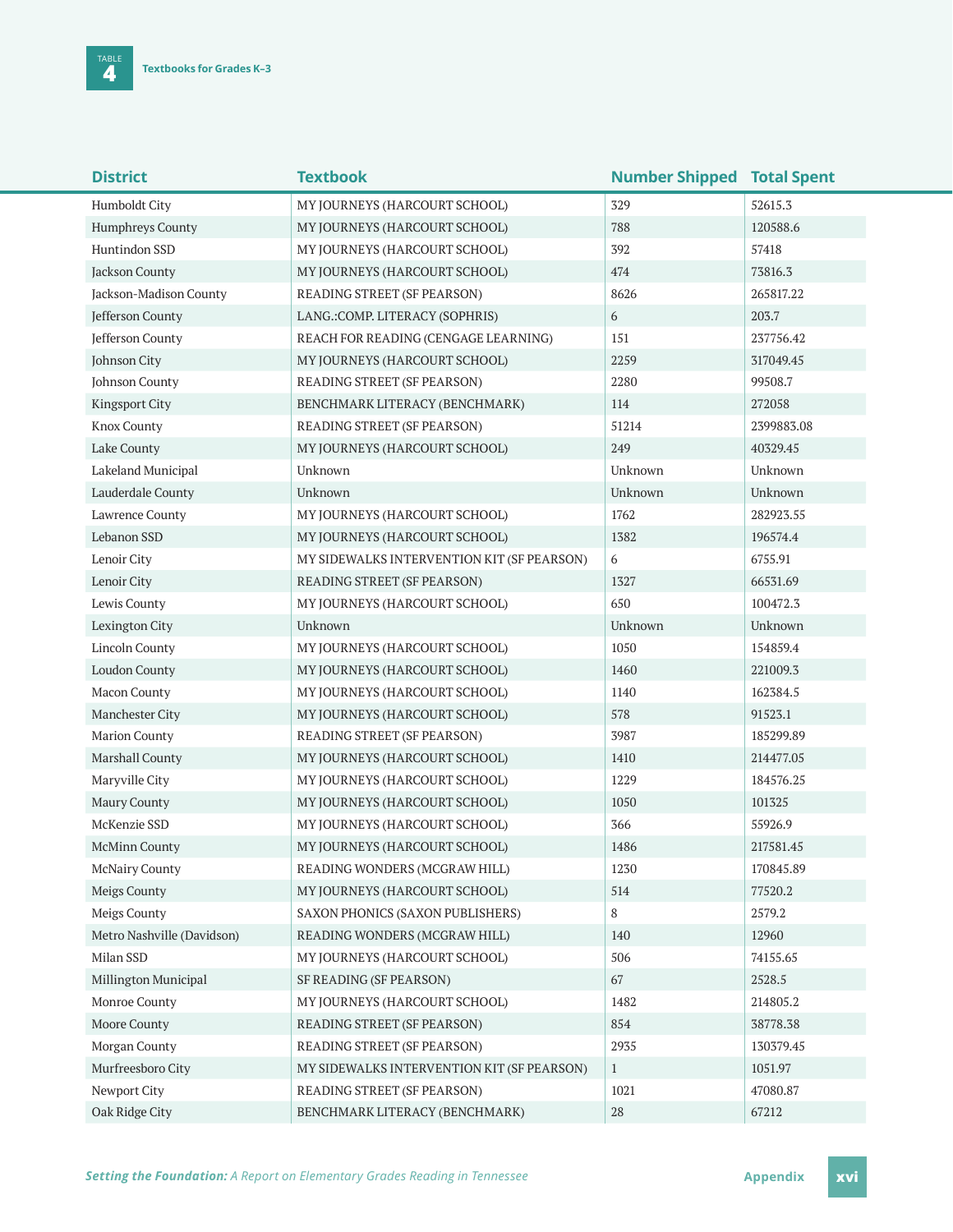| <b>District</b>         | <b>Textbook</b>                            | <b>Number Shipped Total Spent</b> |            |
|-------------------------|--------------------------------------------|-----------------------------------|------------|
| Oak Ridge City          | MY JOURNEYS (HARCOURT SCHOOL)              | 1334                              | 195901.4   |
| Obion County            | BENCHMARK LITERACY (BENCHMARK)             | 124                               | 169327     |
| Oneida SSD              | Unknown                                    | Unknown                           | Unknown    |
| Overton County          | READING STREET (SF PEARSON)                | 2980                              | 139592.6   |
| Paris SSD               | BENCHMARK LITERACY (BENCHMARK)             | 33                                | 80905      |
| Paris SSD               | MY JOURNEYS (HARCOURT SCHOOL)              | 215                               | 20747.5    |
| Perry County            | MY SIDEWALKS INTERVENTION KIT (SF PEARSON) | $\mathbf{1}$                      | 1051.97    |
| Perry County            | READING STREET (SF PEARSON)                | 1168                              | 52647.22   |
| Pickett County          | MY JOURNEYS (HARCOURT SCHOOL)              | 203                               | 30580.75   |
| Polk County             | MY JOURNEYS (HARCOURT SCHOOL)              | 384                               | 58351.2    |
| Putnam County           | READING WONDERS (MCGRAW HILL)              | 3376                              | 464370.81  |
| Rhea County             | MY JOURNEYS (HARCOURT SCHOOL)              | 1498                              | 232639.75  |
| Richard City            | Unknown                                    | Unknown                           | Unknown    |
| Roane County            | Unknown                                    | Unknown                           | Unknown    |
| Robertson County        | MY JOURNEYS (HARCOURT SCHOOL)              | 3180                              | 488746.65  |
| Rogersville City        | MY JOURNEYS (HARCOURT SCHOOL)              | 100                               | 9650       |
| Rogersville City        | READING WONDERS (MCGRAW HILL)              | 238                               | 41736.9    |
| Rutherford County       | READING WONDERS (MCGRAW HILL)              | 46190                             | 1504013.67 |
| <b>Scott County</b>     | MY JOURNEYS (HARCOURT SCHOOL)              | 634                               | 113663.1   |
| <b>Scott County</b>     | READING STREET (SF PEARSON)                | 568                               | 27246.96   |
| Sequatchie County       | MY JOURNEYS (HARCOURT SCHOOL)              | 215                               | 20747.5    |
| Sequatchie County       | READING STREET (SF PEARSON)                | 1610                              | 73486.7    |
| Sevier County           | MY JOURNEYS (HARCOURT SCHOOL)              | 3722                              | 576160.4   |
| <b>Shelby County</b>    | MY JOURNEYS (HARCOURT SCHOOL)              | 30498                             | 4630034.45 |
| <b>Shelby County</b>    | MY SIDEWALKS INTERVENTION KIT (SF PEARSON) | $\mathbf{1}$                      | 1200       |
| Shelby County           | SF READING (SF PEARSON)                    | 64                                | 2104       |
| Smith County            | READING WONDERS (MCGRAW HILL)              | 904                               | 124134.6   |
| South Carroll SSD       | MY JOURNEYS (HARCOURT SCHOOL)              | 35                                | 3377.5     |
| <b>Stewart County</b>   | Unknown                                    | Unknown                           | Unknown    |
| Sullivan County         | MY JOURNEYS (HARCOURT SCHOOL)              | 2314                              | 364724.2   |
| Sumner County           | MY JOURNEYS (HARCOURT SCHOOL)              | 8464                              | 1253148.1  |
| <b>Sweetwater City</b>  | MY JOURNEYS (HARCOURT SCHOOL)              | 633                               | 92952.75   |
| TN School for Blind     | Unknown                                    | Unknown                           | Unknown    |
| TN School for Deaf      | Unknown                                    | Unknown                           | Unknown    |
| <b>Tipton County</b>    | READING WONDERS (MCGRAW HILL)              | 7180                              | 456205.8   |
| <b>Trenton SSD</b>      | MY JOURNEYS (HARCOURT SCHOOL)              | 368                               | 56071.3    |
| <b>Trousdale County</b> | MY JOURNEYS (HARCOURT SCHOOL)              | 438                               | 60982.4    |
| Tullahoma City          | MY JOURNEYS (HARCOURT SCHOOL)              | 1088                              | 159302.6   |
| Unicoi County           | MY JOURNEYS (HARCOURT SCHOOL)              | 610                               | 92362.5    |
| <b>Union City</b>       | Unknown                                    | Unknown                           | Unknown    |
| <b>Union County</b>     | READING WONDERS (MCGRAW HILL)              | 1025                              | 138493.65  |
| Van Buren County        | MY JOURNEYS (HARCOURT SCHOOL)              | 213                               | 33618.1    |